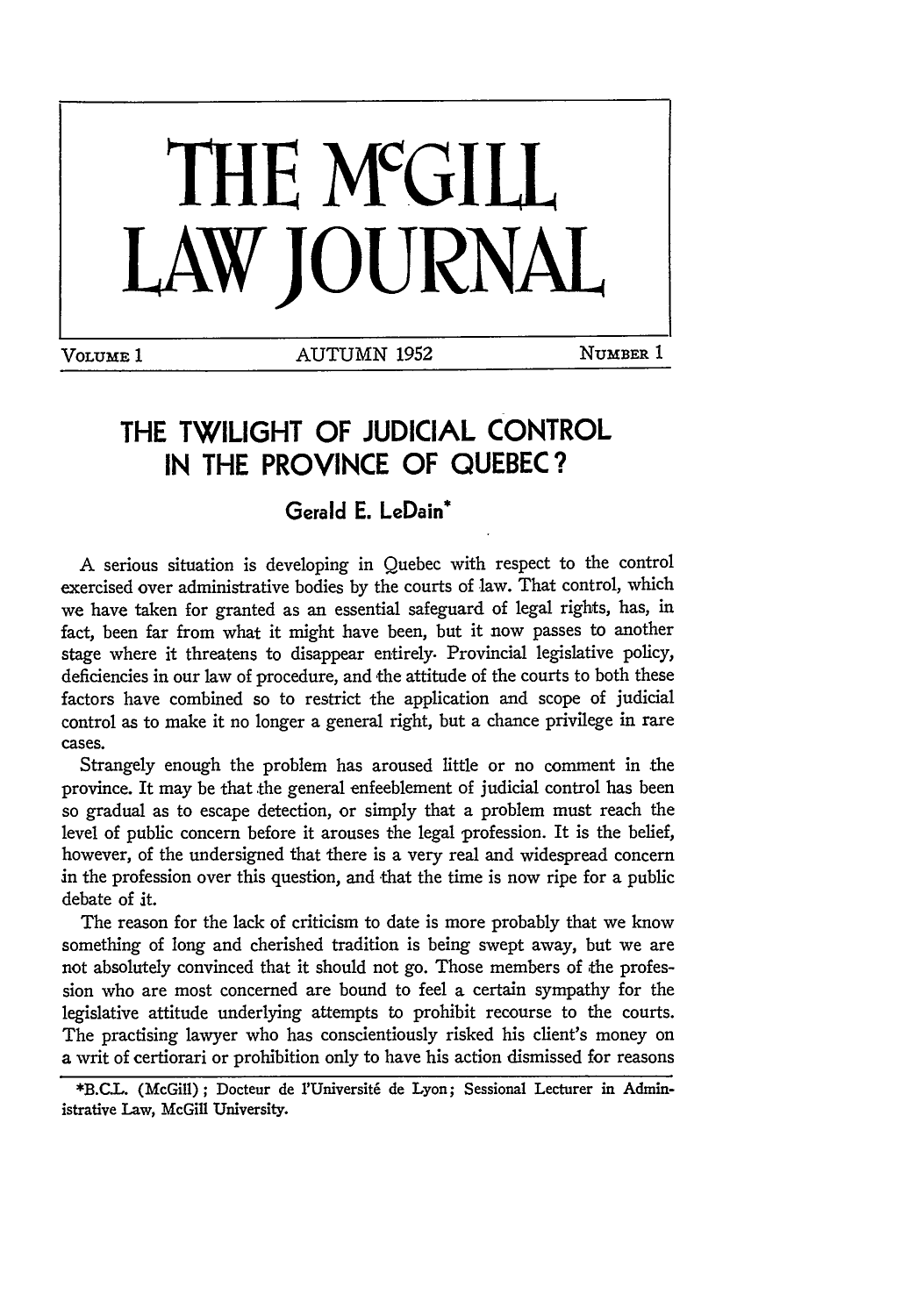#### *McGILL LAW JOURNAL*

that are more metaphysical than legal is apt to conclude that perhaps after all it is better to remove this expensive uncertainty. The right which exists on the statute book and in the popular consciousness, but seldom exists in fact, is an embarrassing allurement. That there should be some control over administrative acts is not seriously disputed, but among those who have considered the question there is less general agreement as to what form it should take.<sup>1</sup> It is true that the weight of opinion in the Anglo-American world is apparently that this control should be left to the courts of law. Often this opinion would seem to rest, however, on nothing firmer than the complacency engendered by certain nineteenth century generalities.<sup>2</sup> Those who continue to see the jurisdiction of the ordinary courts as an indispensable attribute of the Rule of Law have not always taken the trouble to acknowledge and diagnose the obvious weaknesses of the present system, which, if it is to be saved, must undergo some reform. The challenging opinion today is that which urges an entirely radical approach to the problem of legal safeguards **by** the institution of administrative tribunals of general jurisdiction such as exist in western Europe.3

This proposal, attractive as it may be, on the assumption that you must fight fire with fire, is not likely to rally sufficient support for sometime yet because of two kinds of objection to it. To begin with, it involves a sharp and unnatural break with the continuity of our legal traditions: an innovation that would seem to be without indigenous roots in our constitutional system.<sup>4</sup> Judicial like legislative institutions inspire confidence and grow in effectiveness as they evolve and develop naturally out of circumstances to which they are particularly adapted. It is the experience of Europe itself that such institutions are transplanted with difficulty. The French *Conseil d'Etat,* which now attracts the admiring glances of Anglo-American lawyers (though to some extent still beneath the raised eyebrows of A.V.Dicey) is an institution which survived the Revolution and as such is one of the few embodiments of creative tradition in French political life. The confidence which it inspires in the French people is due to the fact that it is not a theoretical innovation like proportional representation, but a venerable and tested institution that figures prominently in the constitutional memory of the nation. The Conseil d'Etat in its present

<sup>&#</sup>x27;See REPORT **OF THE** CommTrzz ON Mnrms'ms' PoWRs, **CmD.** No 4060 at 110 **(1932);** ROBSON, JUSTICE AND ADMINISTRATIVE LAW 459-465 (3d ed. 1952).<br><sup>2</sup>See Dicey's concept of the *Rule of Law* and his opinion of the French *droit administra*-

*tif* in his LAW OF THE CONSTITUTION (9th ed. 1939). Cf. JENNINGS, THE LAW AND THE CoNsmrrruxo (3d ed. 1946) ; RoBsoN, *op. cit. supra* note 1, at 437-444.

*<sup>3</sup>E.g.,* de Smith, *The Limits of Judicial Review,* 11 MOD. LAW REv. *306,* 325 (1948); Robson, *op. cit. supra* note 1, at 459; Fitzgerald, *Safeguards in the Exercise of Functions by Administrative Bodies,* 28 **CAN.** BAR **REv.** 538, 555-559 (1950); Schwartz, *The Admin-*

*istrative Courts in France, 29 CAN. BAR. REV., at 381-385 (1951).* 4 Though see the parallel drawn by Schwartz in *A Common Lawyer Looks at the Droit Administratif,* 29 **CAN.** BAP. **REv.** 121 (1951) between the evolution of the French *Conseil d'Etat* and the English courts of equity.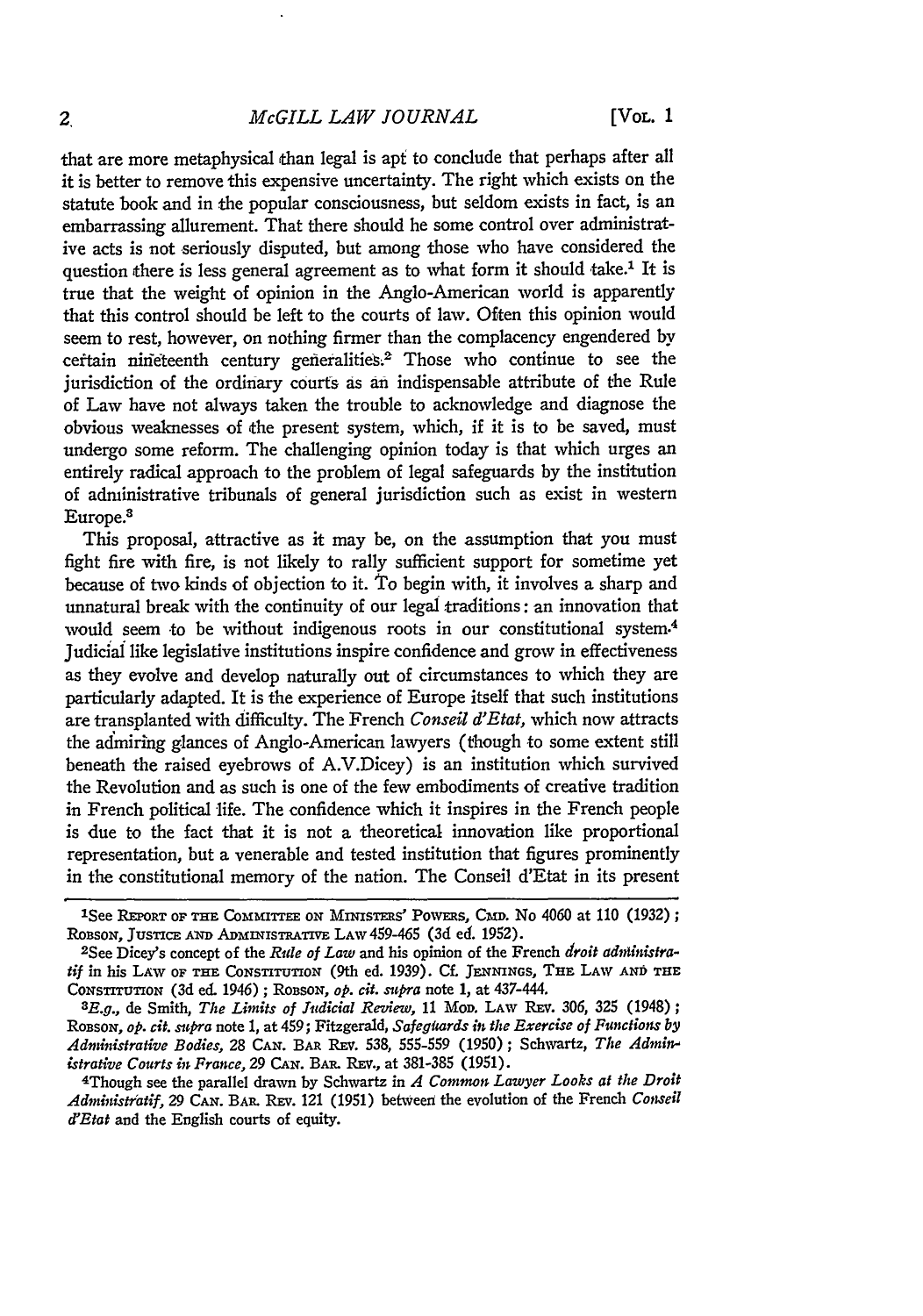form has grown as a logical necessity out of the French notion of the Separation of Powers. Again, this principle is truly French, not only in concepton but in its realisation. As understood in France, it *,is* chiefly and specifically concerned with the separation of the administration and the judiciary,<sup> $5$ </sup> and it has its historical origin in the hostile attitude of the Parlements toward administrative reforms in the latter days of the *ancient Régime*. A corrollary of this first principle is the separation of the administrative courts *(l'administration contentieuse)* from the administration itself *(l'administration active)* -though this separation has not been as fully realised as that between the administration and the judiciary. As it is, some jurisdiction in administratiye matters has been left to the civil courts, and the resultng conflicts of jurisdiction must be settled by still another ,body, the *Tribunal des Conflits.* The various jurisdictions in France make up a highly complex system of justice that has taken more than a century to develop and is so typically a product of French thought and historical circumstances that it would seem to defy imitation by the Anglo-American world.

It does not necessarily follow, however, that the French system of administrative Courts should not serve as an inspiration for a typically Anglo-American experiment with the same general principle. There is no doubt that the French enjoy a much greater measure of protection under their *droit administratif* than that presently afforded **by,** our own courts. Yet the reason for this is not altogether the specialized character of the French tribunals. Undoubtedly, the fact that the Conseil d'Etat is not only a tribunal but an advisory body to the government gives it an intimate knowledge of the administrative process which contributes immeasurably to the effectiveness of its judicial rôle. But more important still is the fact that the jurisdiction of the French administrative tribunals is a general one, firmly established by tradition and public confidence. It can be said, at least with some justice of the French system of administrative law, that where there is a wrong there is a remedy. It is true that even the French have not solved the problem of delay caused *'by* overcharged rolls, $6$  but recourse to the French tribunals has the merit of being simple, direct and inexpensive.<sup>7</sup>

(Schwartz, *supra* note 3, at 407-410.

7 The general procedure before the *Conseil d'Etat* is by written petition addressed to the Secretary-General. The complainant is ordered to communicate his petition within a delay of two months to the defendant who has a delay of fifteen days in which to reply. The record consists of these written arguments, supporting documents and the observations of a government official whose function is to advise the court. In the most important recourse before the *Conseil d'Etat* it is not necessary that the parties be represented by counsel. The judge ,directs the inquiry, which is based on the written argument and evidence. The judgments are remarkable for their terseness.

<sup>&</sup>lt;sup>5</sup>"Les fonctions judiciaires sont et demeureront toujours séparées des fonctions admi*nistratives. Les juges ne pourront, a peine de forfaiture, troubler de quelque manire que* ce soit les opérations de corps administratifs, ni citer devant eux les administrateurs par *raison de leurs fonctions."* - France: Law of Aug. 16-24, 1790, Vol. II, art. 13.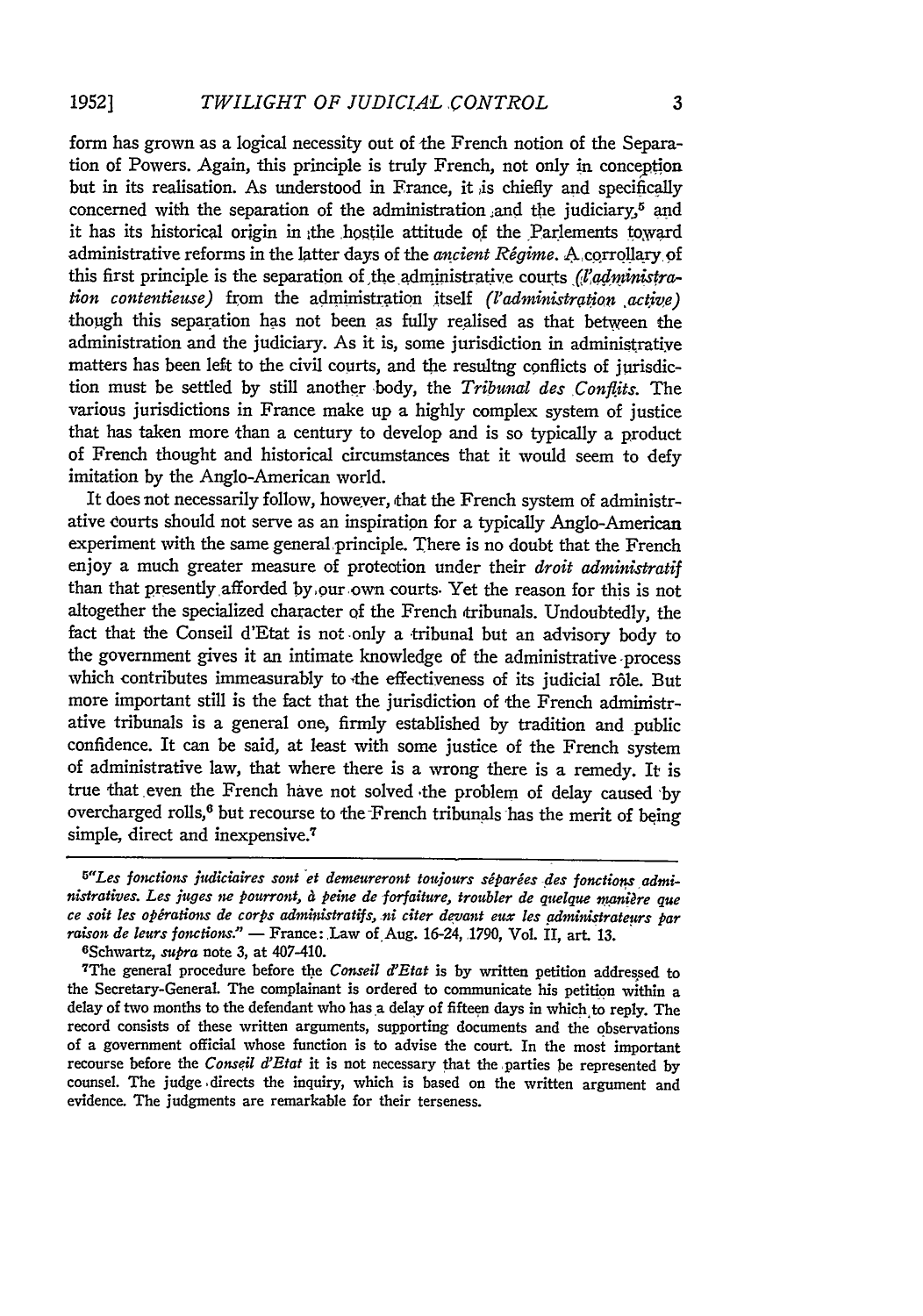In considering the reform of our own judicial control, the procedural simplicity of the French system ought first to attract our attention. For here we find one of the most pronounced and fundamental contrasts with our own system. In other respects the two types of judicial control present striking similarities despite their institutional differences. This is especially true of the principles applied by both to test the legality of administrative acts. The doctrine of *Ultra Vires* as evolved by our courts is very like the French notion of *excbs de pouvoir* (which is itself the gradual product of jurisprudence) and hardly less effective when properly understood and unreservedly applied.<sup>8</sup>

Here then is the second objection to the suggestion that we set up separate administrative courts. This suggestion may not always be free from confusion as to the true function of judicial control. If what is sought is an appeal on the merits from administrative decisions then the civil courts are certainly not suited for this purpose. Such an appeal, however, can be, and generally is, provided within the administrative hierarchy. Though a general appeal tribunal of this type might be desirable, it does not seem to be the pressing need of the moment. Judicial control is concerned with the legality and not the wisdom of administrative acts, $9$  and to determine this none seem to be more competent that the courts of law. They are the institutions which have developed the techniques of statutory interpretation and legal analysis, and it is inconceivable that we should throw away this vast accumulation of experience and insights to confide the interpretation of the public law of the land to persons whose only recomendation is that they are presumed to know better than judges what the legislature had in mind.

If, on the other hand, it is intended that the new administrative courts should be staffed by judges, then what is being proposed in effect is merely a redistribution of labour within the present judicature. Can this purpose not be achieved without the need for radical institutional innovation? Such specialisation already exists in our Superior Court, for example, in the field

9This is the cardinal principle of French judicial control. As often emphasised **by** the *Conseil d'Etat, the recours pour excès de pouvoir is a contrôle de la légalité of administr*ative acts and nof of their *opportunité. E.g., Arrêt Dreyfus, July 7, 1916, S. 1917.3.41: " . . . le ligislateur a entendu laisser a l'appriciation du gouvernement seul, le soit de dccider souveraineiment de quelles sont celles des naturalisations postirieures au I fivrier 1913 qul seront inaintenues et qui seront rapporties; que par suite le sieur Dreyfus n'est pas recevable a discuter devant le Conseil d'Etat l'opportuniti de la mesure prise a son tgard."*

<sup>&</sup>lt;sup>8</sup>The grounds of *incompétence, violation formelle de la règle de droit, vice de forme,* and *détournement de pouvoir* have their counterparts within the Anglo-American doctrine of *ultra vires,* which includes, in addition to want or excess of jurisdiction in the objective sense, procedural irregularity or violation of natural justice and extraneous considerations. It must be conceded, however, that the French tribunals are often a good deal bolder than our courts in the extent to which they will appreciate the facts where the terms of the law are sufficiently precise to permit of it: See Treves, *Administrative Discretion and Judicial Control,* **10** MOD. L. REv. **276** (1947).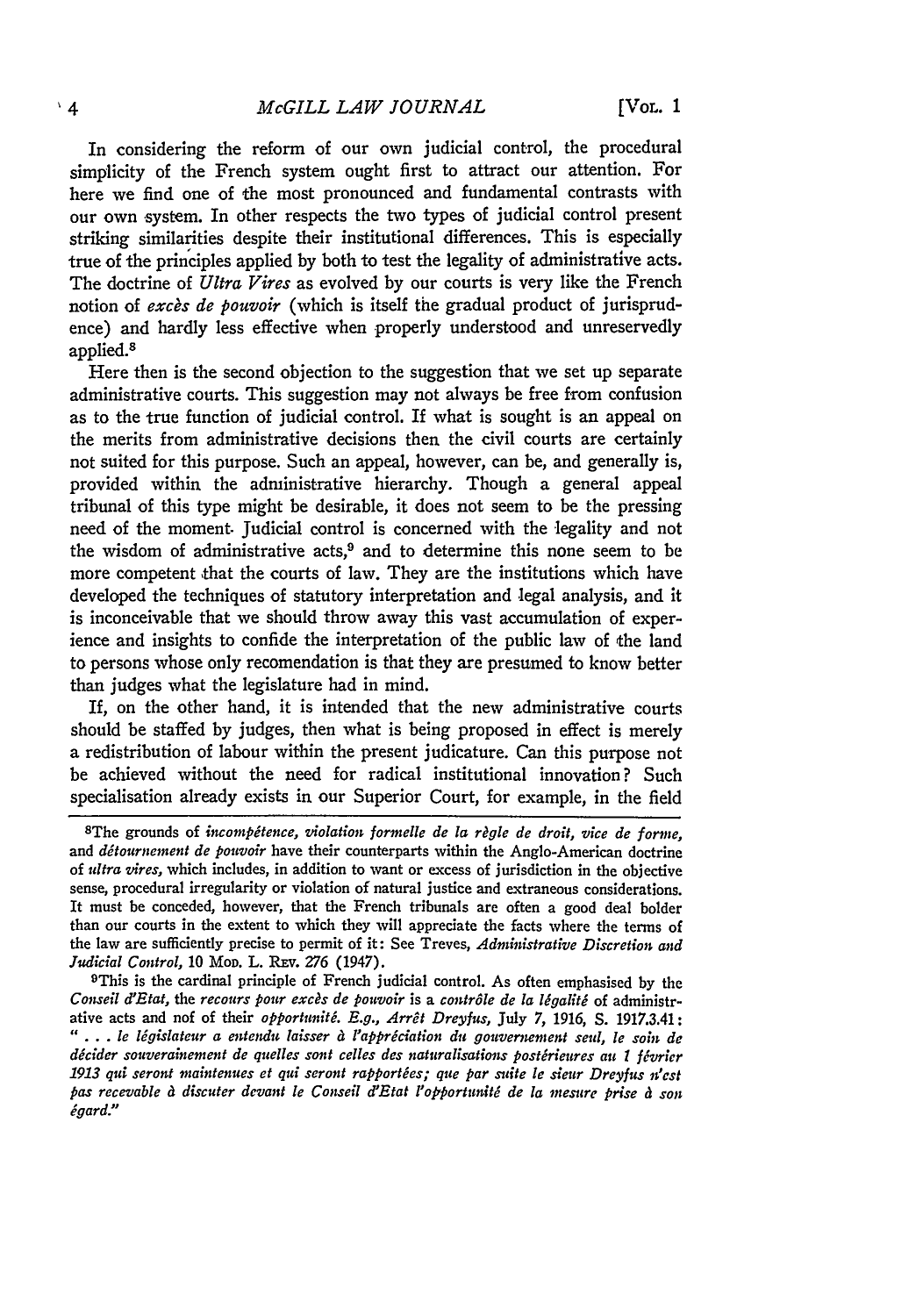of bankruptcy. It is frankly conceded, however, that any reorganisation that is not accompanied by thorough procedural simplification is doomed to failure. The need for some reform is unquestionably urgent, and the projected revision of the Quebec Code of Civil Procedure would seem to offer an excellent opportunity to attempt some of this needed reform within the framework of the present system. Any proposal of this nature by the committee for revision would at least serve the useful purpose of bringing the whole subject up for discussion by the legislature. If the result were nothing more than to acquaint the public with the broad issues we should still have taken an important step towards a solution.

For this reason special attention is drawn here to the situation in Quebec. The problem is of course not confined to Quebec; it exists in varying degrees throughout the Anglo-American world. If anything characterises the Quebec situation, it is that the attitude of our judges seems to offer less resistance than that of the common law courts to the statutory exclusion of judicial control. This attitude combined with the recent emphasis in provincial legislative policy on the denial of the prerogative writs and other recourse from administrative decisions makes the virtual extinction of judicial control almost a certainty.

### THE GENERAL THEORY OF JUDICIAL CONTROL

In order to set the present problem in focus it is perhaps necessary to consider briefly the general nature and scope of judicial control as it has been developed and applied by Anglo-Canadian courts.

The general and limiting principle of judicial control is that so long as an administrative authority has acted within its statutory jurisdiction a court will not interfere with its decision. This axiom has been so long established and so often stated that it is unnecessary to cite authority for it. It is sometimes emphasised by the statement that the courts do not exercise an *appellate* jurisdiction over administrative bodies and that they will not substitute their opinion on the facts for that of the administrator. The definition at various times by the courts of what constitutes or goes to jurisdiction has, however, qualified this general rule, so that it is more accurate to state that the administrator's decision is final on all facts except those upon which his jurisdiction is based. For no matter how broad or absolute his discretion may appear on the face of a statute, he cannot be allowed to be the final judge of what persons or things the statute governs, and to give himself jurisdiction over matters to which the statute does not apply.'0 Whether a particular person or situation comes within the terms of a particular statute is a mixed question of fact and law upon which judges very properly insist on having the final say.

*lOBattbury v. Fuller* (1853), 9 Ex. 111, 140.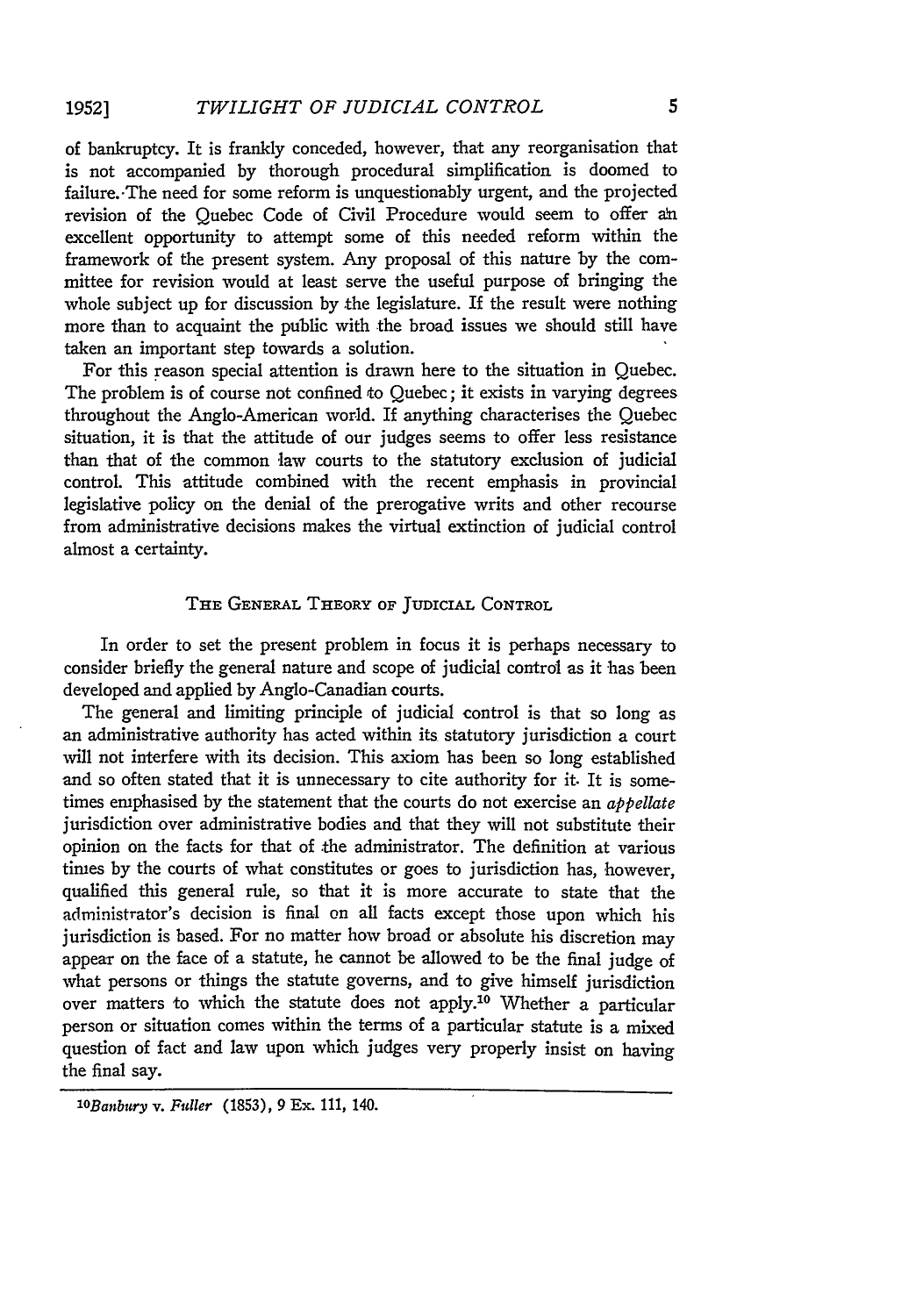#### *McGILL LAW JOURNAL*

Then there is the spirit as well as the letter of the law, and although the letter is often rather silent as to how and for what reasons an administrator may do a certain thing, the spirit, in a constitutional democracy, is that it must be done in the public and not a private interest, in a spirit of fairness and impartiality, and for lawful and proper reasons. It is not always easy to say what would be lawful or proper reasons because that is getting too close to the administrator's discretion, but the courts will not tolerate obviously unlawful or arbitrary motivation,<sup>11</sup> such as the administrator's or *somebody* else's private opinion, prejudice or wish, whether economic, political or religious.<sup>12</sup> Where a statute confers a power for one purpose, an administrative authority will not be allowed to exercise it for another, even though that other purpose is also in a public interest.<sup>13</sup> It is unnecessary, of course, to speak of fraud or other such manifest abuses of power.

Now to determine whether an administrator has made a correct interpietation of "jurisdictional fact" or whether his real reasons, stated or otherwise, were proper and lawful ones involves an examination and appreciation of the facts of a case. So although it is quite true for the courts to say that they do not exercise an appeal function in the sense that they cannot revise or modify the administrator's decision, they must be able to get at the facts or reasons underlying that decision in order to make their control at all effective.<sup>14</sup> It has, for instance, been held that an administrator must have *some* evidence upon which, as a reasonable man, he could have come to his conclusion,<sup>15</sup> though this appears to have been a highwater mark, from which subsequent jurisprudence has receded.<sup>16</sup> In any event, the courts seem to have established a contradictory and self-defeating principle that the administrator need not disclose the reasons for his decision.<sup>17</sup> On one notable occasion it

*Re Silverberg, Re Bd. Police Commrs.,* [1937] 3 D.L.R. 509, 512.

*' <sup>6</sup> Wilson v. Esquinalt and Nalrainm Ry.,* [1922] 1 A.C. 202; *Re Boznnan,* [1932] 2 K.B. 621, 634; *Ltndon County Council (Riley Street Chelsea No. 1) Order* 1938. [1945] 2 All E.R. 484. See also *Goldberg v. City of Montreal,* 48 R.J. 309, 333 (S.C., 1942) ; *Normand v. Leroux,* 11945] K.B. 101 **;** for case where administrator decides in the face of evidence see *King v. Board of Education,* [1910] 2 *Y-B.* 165, 175. But cf. *Belleau* v. *Minister of National Health,* 11948] **Ek.** C.R. **288.** *<sup>1</sup> <sup>6</sup>*

*E.g., Robinson v. Minister of Town and County Planning,* [1947] K.B. 702.

*"'Sharp v. Wakefield, supra* note 11, at 183; *Cassel v. Ihglis,* [1916] 2 Ch. 211; *Robinson v. Minister of Town and County Planning, supra* note 16; *Re Silverberg, supra* note 14,

*lSharp v. Wakefield,* [1891] **A.C.** 173, 179; *R.* v. *Vestry of St. Pancras* **(1890),** 24 Q.B.D. 371, 375-376.

<sup>12</sup> 1n Quebec see *Jaillard v. City of Montreal* (1934), **72 S.C.** 112; *Baikic v. City of Montreal* (1937), 75 S.C. 77; *Bouchard v. Longueuil,* [1942] S.C. 303; *Leroux v. City of Lachine,* [1942] S.C. 352; *Roncarelli v. Duplessis,* Superior Ct. Montreal, May **2d,** 1951, No. 253124, judgment of Mackinnon, J. (unreported).

*<sup>&#</sup>x27; <sup>3</sup> Galloway v. Mayor & Comuwnalty of London* (1866), L.R. 1 H.L. 43; *Hanson v. Radcliffe Urban District Council,* [1922] 2 Ch. 490; *Mun. Council of Sydney v. Campbell,* [19251 **A.C. 338;** see Treves, *Administrative Discretion and Judicial Control,* 10 MoD. L. REv. 276 (1947).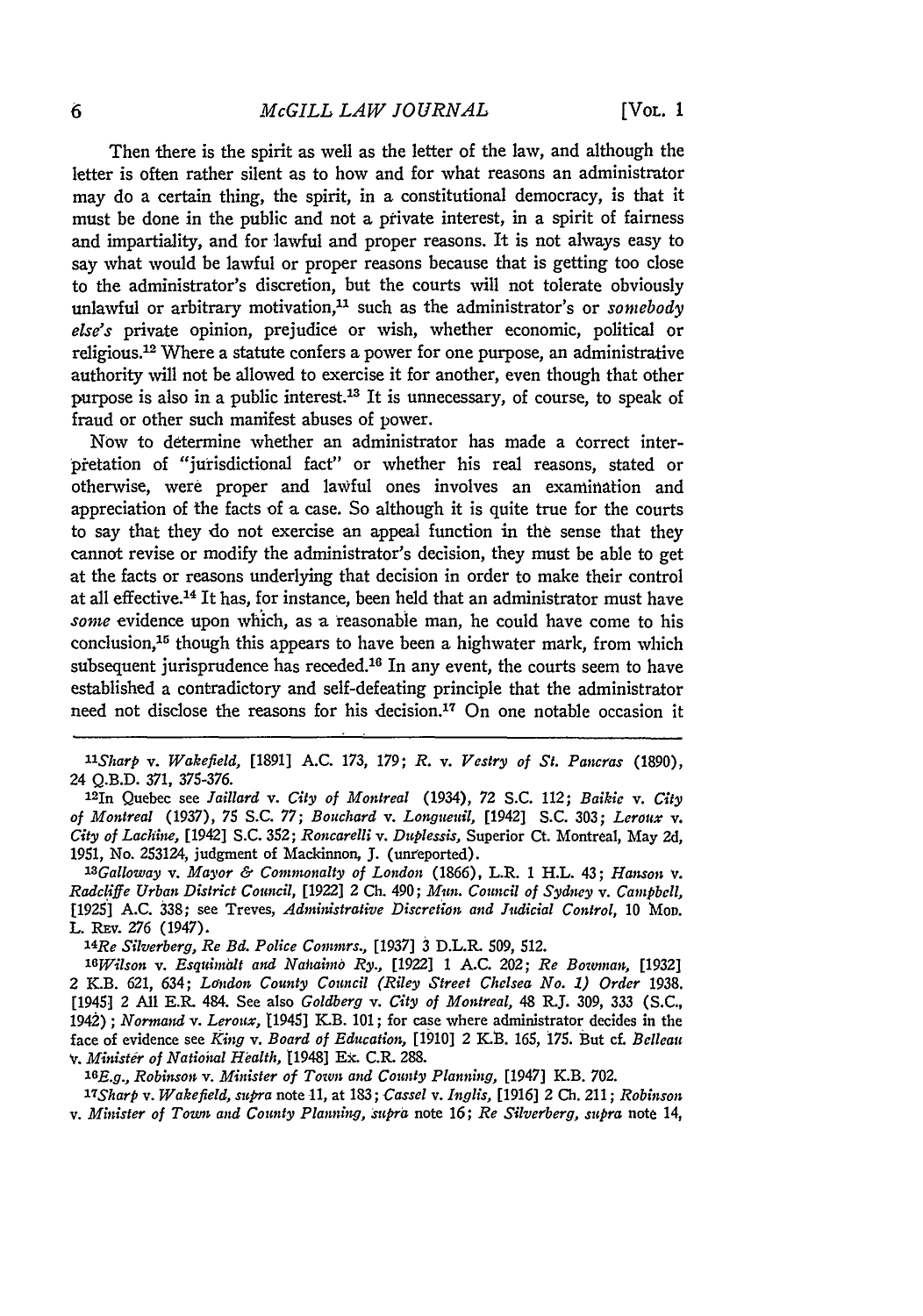was very shrewdly said that though the administrator could not be forced to give his reasons, if he chose not to disclose them, it would be presumed that he had none which were lawful, and his decision would have to be quashed.<sup>18</sup> But again this effort to put a few more teeth in judicial control was apparently considered too bold for imitation.<sup>19</sup>

Any attempt to apply the requirements of "some evidence" or "reasonableness" to administrative decisions is generally defeated by the character of modern legislation which confers such broad and subjective discretions that the courts find themselves without any guide as to what grounds, if any, are required to justify an administrative decision.<sup>20</sup> Judicial review of administrative *discretion* is, therefore, generally confined to a determination of those persons or things over which the administrator has jurisdiction. The other grounds for upsetting his decision, namely, that the statute or regulation under which he purported to act was *ultra vires,* that he failed to conduct a fair hearing, or that he was manifestly motivated by improper considerations, involve in no way an encroachment on his right to be the sole judge of the facts. They are merely instances of want or excess of jurisdiction which no body or law can be presumed to have authorised.<sup>21</sup>

These common places are of some importance in considering the effect to be given to statutory provisions prohibiting judicial control.

## THE PROBLEM IN **QUEBEC**

Although the principles of judicial control in Quebec are those of English public law, and common law decisions are cited and applied by our courts, the general jurisdiction in administrative matters and the means by which that jurisdiction is exercised are set out in the Code of Civil Procedure. The effect of this codification, however general its terms, has been to give somewhat less elasticity to the application of the prerogative writs than in common law jurisdictions, where the development and extension of judicial control

*1 <sup>8</sup> Wrights' Can. Ropes v. Min. of Nat'l Rev., [1947]* 1 D.L.R. 721.

for case where statute exempted authority from giving reasons; *Villeneuve v. Corp St. Alexander* (1912), 42 S.C. 487, 493. Cf. *Waller v. City of Montreal* (1914), 45 S.C. **15,** 24-25 *per* Greenshield, J. dissenting; see recommendation of Committee on Ministers Powers in this regard, 'CMD. No. 4060, at 100 (1932).

*<sup>19</sup>Poizer v. Ward,* [1947] 4 D.L.R. 316. See criticism of this decision in 25 CAN. BAR. **REv.** 1156 (1947).

*<sup>20</sup> E.g., Liversedge v. Anderson,* [1942] A.C. 202. See *Poizer v. Ward, supra* note 19, for the expression "absolute discretion".

<sup>&</sup>lt;sup>21</sup>Warrington, J. in *Short v. Poole Corp.*, [1926] 1 Ch. 66, 91: "The only case in which the court can interfere with an act of a public body which is, on the face of it, regular and within its powers, is when it is proved to be in fact ultra vires, and the references in the judgments . . . to bad faith, corruption, alien and irrelevant motives, collateral and indirect objects, and so forth, are merely intended, when properly understood, as examples of matters which, if proved to exist, might establish the ultra vires character of the act in question."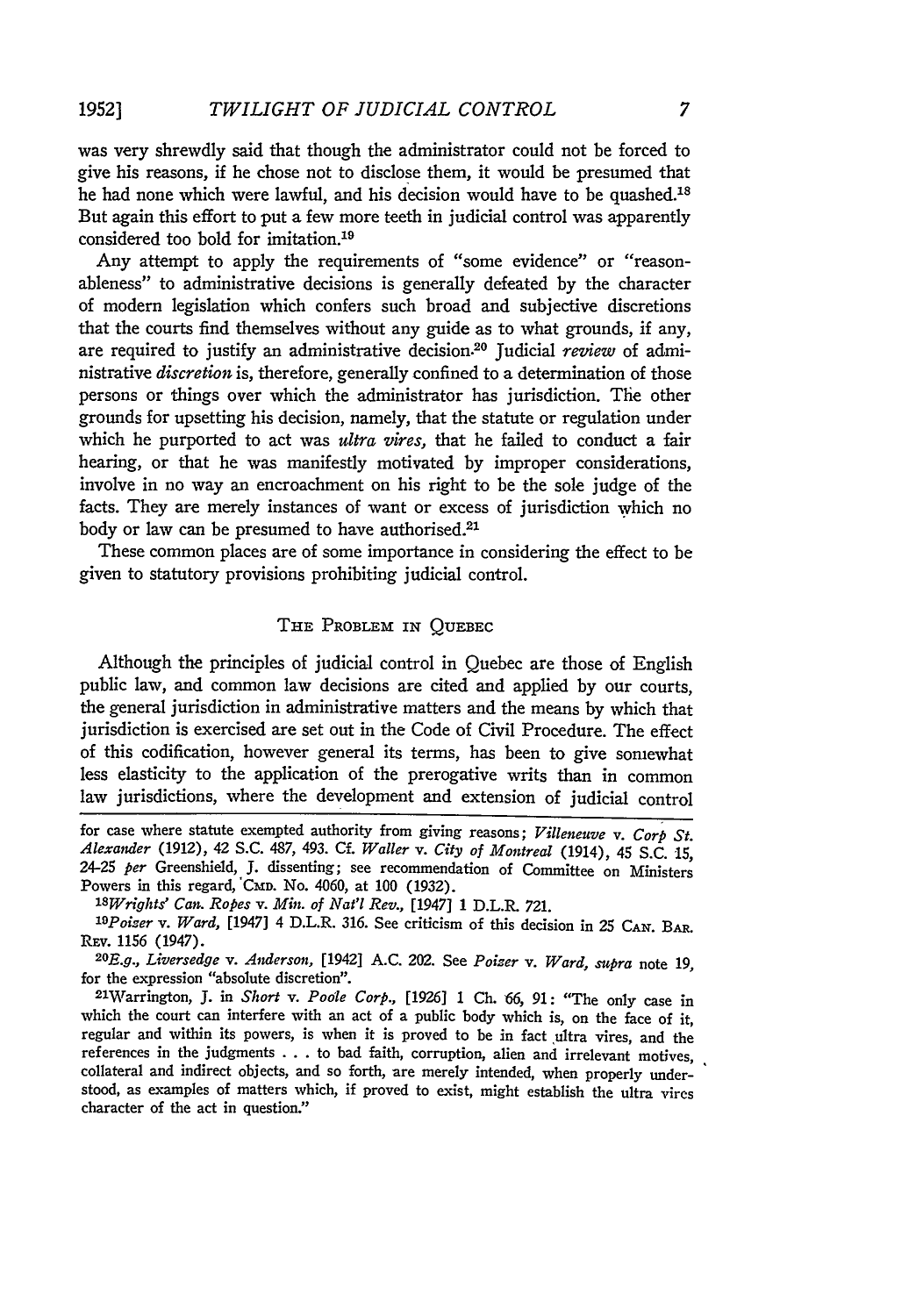[VOL. **1**

have been almost entirely the work of jurisprudence. The point of departure in Quebec for any consideration of whether a certain remedy will lie is generally the terms of the Code rather than the principles to be discovered in the common law. Even the grounds upon which a remedy may be sought have to some extent been codified, though this cannot be said to have sensibly restricted the scope of judicial control as defined by common law decisions.

The law provides that the "superintending and reforming power, order and control of the Superior Court" over "all courts, circuit judges and magistrates, and all other persons and bodies politic and corporate, within the Province" is to be exercised "in such manner and form as by law provided."<sup>22</sup> At the very least, this is a statutory recognition of the general supervisory jurisdiction which Superior Courts have traditionally exercised over inferior tribunals by means of the prerogative writs.23 But so general are the terms of this provision that it is difficult to conceive of any impediment or restriction, other than a procedural one, to the jurisdiction of the Superior Court in administrative matters generally. This part of the law, therefore, would not seem to require any revision to assure a more general and adequate judicial control.

The expression "in such manner and form as by law provided" has been taken to include, in addition to special appeals provided by other statutes, the prerogative writs of certiorari, prohibition, mandamus, quo warranto and habeas corpus, as well as injunction, and any other proceedings,<sup>24</sup> collateral or enforcement, by which an administrative decision may be indirectly brought within the purview of the Superior Court. It is difficult to see how, in the absence of other provision, these words confer any right to attack an administrative decision by ordinary or direct action, though the jurisprudence has left sufficient doubt on this question to make it still debatable.<sup>25</sup> For the purposes of this article, however, it is assumed that no such right exists in Quebec with respect to the decisions of public administrative bodies other than municipal corporations. Even if it did, it would not be a solution to the present problem, but would merely remove procedural uncertainties in those cases where judicial control had not been removed by law.

22C.C.P., art. 50.

*<sup>23</sup> Rex v. Board of Education,* [1910] 2 K.B. 165 *per* Farwell, L.J., at 178: " . . **.** the jurisdiction which the Court of King's Bench for centuries, and the High Court since the Judicature Acts, has exercised over such tribunals."

<sup>24</sup> As to whether the declaratory action exists in Quebec, see *R.* v. *Central Rly. Signal Co. Ltd.,* [1933] S.C.R. 555; *Corp. die* Village *de* la *Malbaie* (1924), 36 K.B. 70; *Alexander Furs Ltd. v. Sadosky,* [1947] K.B. 53, 55. <sup>25</sup>

<sup>25</sup> See Bruneau, *De l'article 50 du Code de procédure*, R. pu D. 403, 439 (1924-25); Faribault, *L'article 58 C.P.C. et les procedures municipales,* 4 R. **Du** D. **582** (1926) ; with regard to municipal acts, *Côté v. County of Drummond*, [1924] S.C.R. 186; *Donohue v. Malbaie,* [1924] S.C.R. 510; with regard to judgments, *Riberdy v. Tremblay* (1918), **27** K.B. 385; *Lacroix v. Tardif* (1926), **29** Q.P.R. 13; *Lamarche v. Cardin,* [1949] S.C. 384; with regard to quasi-public bodies, *Payment v. Acadiinie de Musique de Quibec* (1935), 59 K.B. 121; as to other provinces, see *Lower Mainland Dairy Products v. Kilby and Turner's Dairy Ltd.,* [1941] S.C.R. 573.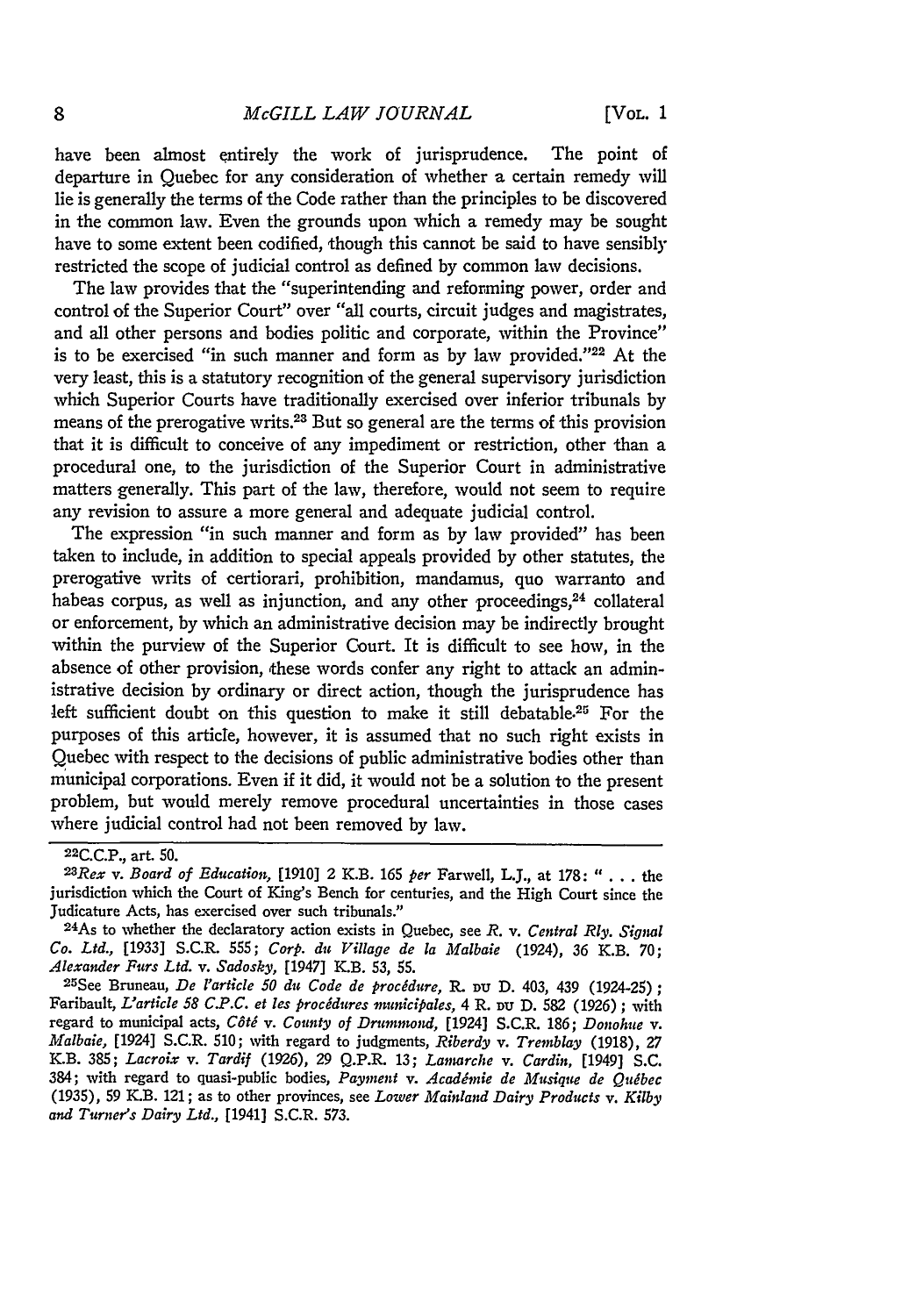It must be admitted, however, that these procedural uncertainties have in some measure invited the statutory prohibition of judicial control. The uncertainty with which the legislature is concerned is not so much that of the private citizen as that of the administration, and the principal reason for such prohibition is presumably the delay involved in recourse to the courts. But the courts have so restricted the application of the writs of prohibition and certiorari that their denial **by** statute is in many cases merely a legislative recognition of the jurisprudence.

It was long ago recognised in English law that if the courts were to exercise any control to speak of over administrative bodies, they would have to allow themselves some latitude in the construction of the word "court" or "tribunal" so as to make the writs of prohibition and certiorari applicable to bodies which had few or none of the institutional characteristics of a court and in many cases only a remote functional resemblance to one.26 Once admitted, this principle became a very flexible one, without which the present development of judicial control in the Anglo-American world would have been extremely difficult, if not impossible. It has been said, perhaps with some justice, that the courts have sometimes pushed the principle too  $\ar{f}^{27}$  but a more serious criticism is that they have been inconsistent. As if afflicted **by** serious misgivings, they have **by** turns enlarged and restricted the application of prohibition and certiorari, so that the second state of the law is worse than the first.<sup>28</sup>

For a time it appeared as if a general criterion for the application of these writs, reasonably free from semantic difficulties, was emerging from the jurisprudence. Briefly stated, this criterion would recognise as a judicial function for the purposes of certiorari or prohibition any decision or act which imposed obligations on persons or determined their rights or property in particular cases.<sup>29</sup> Admittedly, this test would not be entirely free from difficulties (which we cannot enlarge on here) but any possibilities inherent in it, have been fairly well destroyed in Quebec **by** preoccupation with, and confusion of, two kinds of theoretical distinction. The first of these distinctions, made necessary **by** section 96 of the **BNA** Act, is the one between the ordinary courts and administrative tribunals. This is an

*Reg. v. Local Gov't Board, supra; Local Gov't Board v. Arlidge,* [1915] **A.C.** 120, 140; CORRY, THE GROWTH OF GOVERNMENT ACTIVITIES SINCE CONFEDERATION 17 (1939).

<sup>26</sup> Brett, L.J., in *Reg. v. Local Government Board* **(1882), 10 Q.B.D. 309, 321: "My** view of the power of prohibition at the present day is that the court should not be chary of exercising it, and that whenever the Legislature entrusts to any body of persons other than to Superior Courts the power of imposing an obligation upon individuals, the Courts ought to exercise as widely as they can the power of controlling those bodies of persons... **"**

*<sup>2</sup> 7 E.g, Rex v. Electricity Commissioners,* [1924] 1 K.B. 171. See Gordon, *Administrative Tribunals and the Courts, 29 L. Q. REv. 419, 438. 28Gordon, supra note 27; Finkleman, Separation of Powers; A Study in Administrat-*

*ive Law, 1 U. of TORONTO L. J. 313 (1935-36).*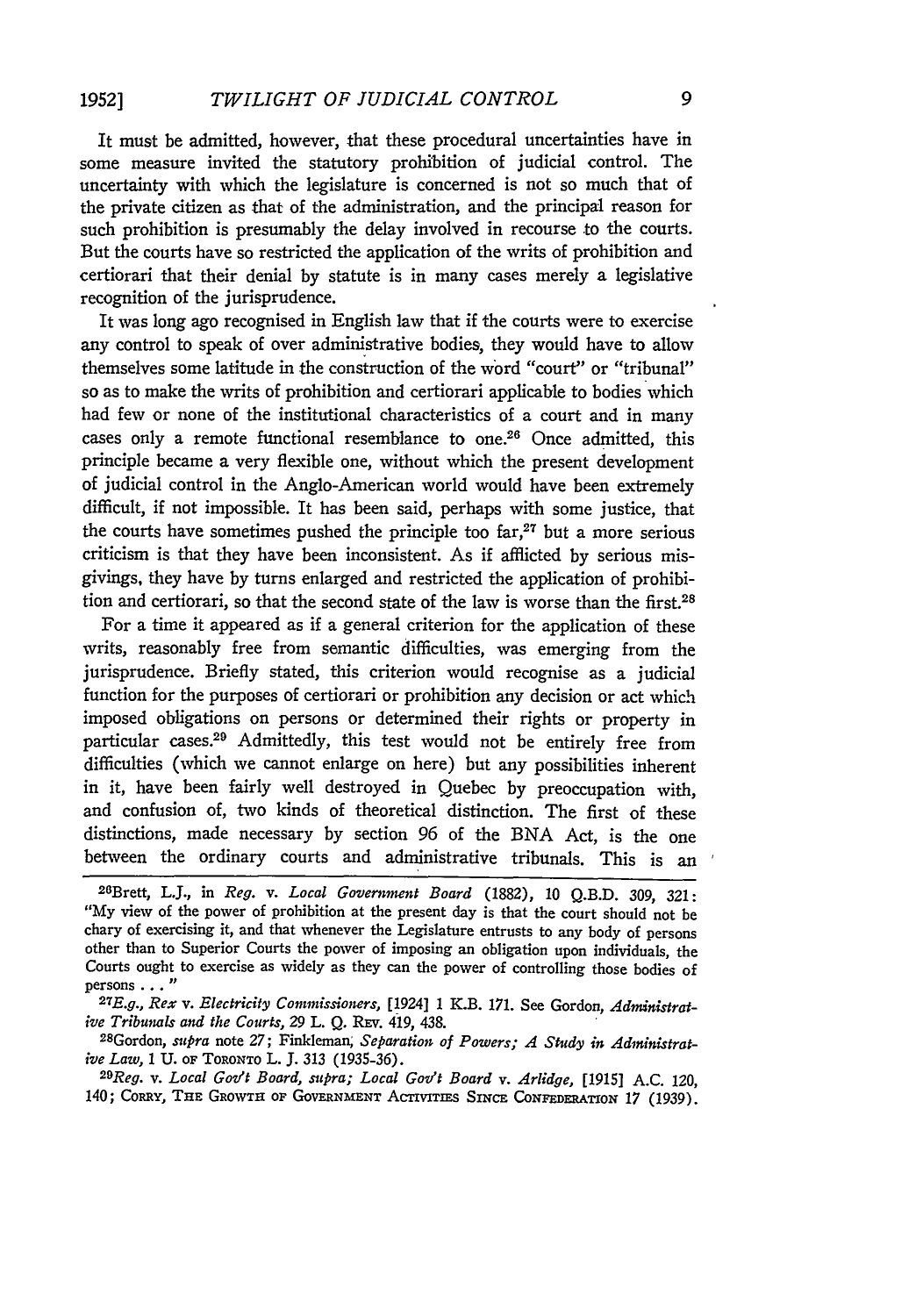essentially institutional distinction, but the Quebec courts have based it on what they perceive to be a fundamental difference of function between courts and administrative bodies, and have contrasted what they call the "judicial" and "administrative" functions of these two institutions.<sup>30</sup> Whether or not this is a valid or meaningful distinction is not really worth arguing for the purposes of section 96 of the BNA Act, because, from a practical point of view, it is inconceivable that the Canadian constitution should be allowed to defeat the right of provincial legislatures to constitute and control their own administrative bodies. The second distinction, however, is a more serious one as far as judicial control is concerned. It is the distinction made between the various functions within the administrative process.

Now certain of these functions, notably that of making regulations of general applicability, are clearly of what might be called a legislative nature. Others, consisting of well defined statutory duties involving little or no discretion, are of a ministerial nature. The residue defies analysis, but is unfortunately the principal object for judicial control. To call this residue of powers "administrative" is to apply the generic term for all the various types of function to one of them. To use the term "discretionary" is to describe one of their characteristics, but not really to distinguish them from the powers of the courts and certainly not to say that they are non-judicial. It is the judicial character of these powers, whatever form it takes, that we are really interested in, for the writs of certiorari and prohibition apply not merely to the institutions which we recognise as the regular courts of law, but to all bodies exercising powers of a judicial nature. It is in the definition of what constitutes or characterises the judicial function, regardless of institutional differences, that the difficulty arises. The distinction between "law" and "discretion" which has so influenced the jurisprudence on this point does not bear too close analysis. 31 The expression of this distinction in any one of numerous other ways, such as by saying that the judicial function is to declare existing rights and liabilities, but not to create them, or that the courts are bound by law, but administrative bodies are a law unto themselves, $32$  is hardly less free from objection. Be that as it may, there is still room for discussion on this point, though such discussion has so far done little or nothing to advance the cause of certainty in administrative law. (Latterly, its most worthwhile effect has been to underscore the inadequacy of the prerogative writs.)

<sup>&</sup>lt;sup>30</sup> Attorney-General of Quebec v. Slanec and Grimstead (1933), 54 K.B. 230, 249. See LAUTERPACHT, FUNcTIONs OF LAw IN THE INTERNATIONAL COMMUNITY (Oxford,

<sup>1933);</sup> ROBSON, op. cit., supra note 1, at 351, for criticism of this distinction.<br><sup>32</sup>Gordon, supra note 27, at 106-108; Re Ashby, [1934] 3 D.L.R. 565, 568; Rex v.<br>Pantelidas, [1943] D.L.R. 569, 574; Re Brown and Brock an *Catholiques de Montrial,* [1951] K.B. 752, 772.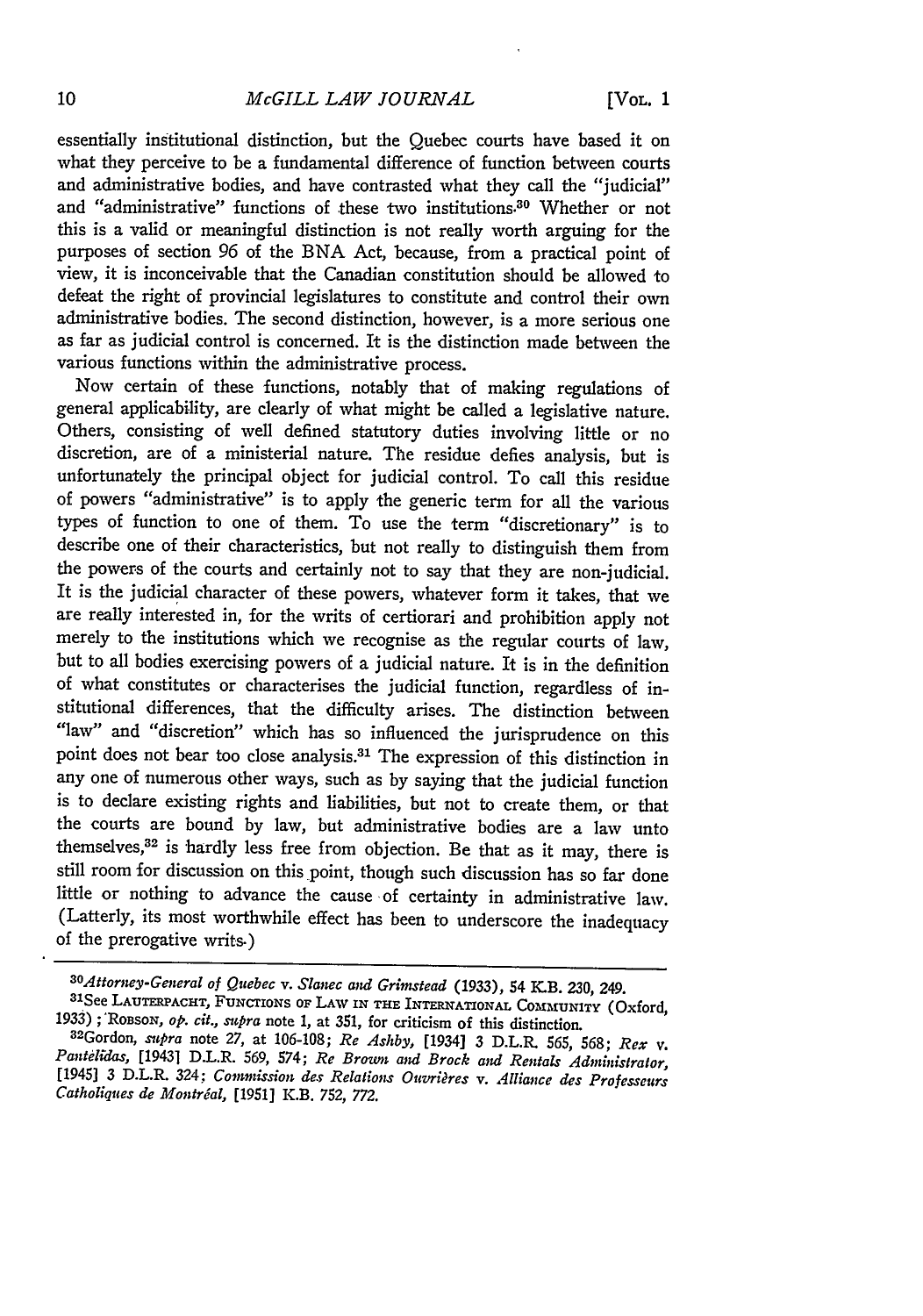When, however, as in Quebec, the institutional distinction made for the purpose of section 96 of the BNA Act is invoked to justify the functional distinction with respect to certiorari or prohibition the confusion is only. intensified. For example, the case of *Slanec and Grimstead,* which decided that the Quebec Workmen's Compensation Commission was not a court within the meaning of section 96 of the BNA Act, is cited as authority in Quebec cases where the sole question for determination is whether a certain administrative body is exercising a judicial function so as to make it amenable to prohibition or certiorari.33 It may be argued that in such cases the courts are merely referring for purposes of illustration to the analysis by the judges in *Slanec and Grimstead,* but it is hard to escape the impression that they actually consider that case to have decided the question before them.

Now, in the common law provinces, at least, it is assumed that the decision of a workman's compensation board is subject to review on certiorari, regardless of the fact that it may not be a count as understood in section 96 of the BNA Act.<sup>34</sup> So, for that matter, is a decision of a labour relations board.<sup>35</sup> Yet Quebec courts have in the last few years made it fairly clear that neither prohibition nor certiorari will lie to our labour relations board.<sup>36</sup> It is submitted that this result is due at least in part to a tendency to overlook the real issue in *Slanec and Grinstead.*

This tendency has perhaps been furthered in Quebec by the terms of the Code of Civil Procedure respecting the application of prohibition and certiorari.37 Article 1003 of the Code states that

the writ of prohibition lies whenever a court of inferior jurisdiction exceeds its jurisdiction. [Italics supplied]

Article 1292 provides that

**1952]**

In all cases where no appeal is given from the inferior court mentioned in articles 59, 61, *63,* 64, and **65,** the case may be evoked before judgment or the judgment may be revised, **by** means of a writ of certiorari, unless this remedy is also taken away by law.

<sup>33</sup>E.g., Prudential Assurance Co. of America v. La Commission des Relations Ouvrières, [1951] **Q.P.R.** 1, 2; *Alliance des Professeurs Catholiques, supra* note *32,* at 765; see Beaulieu, *Ligislation du Travail,* 10 **R.** Du B. 393, 394, 395 (1950). *<sup>3</sup> <sup>4</sup>*

*E.g., Re Workmen's Compensation Act and CPR,* [1950] 2 D.L.R. **630.** See *La Commission des Accidents de Travail v. Laurentian Spring Water* (1939), 43 Q.P.R., 432, for proposition that the Quebec Workmen's Commission is governed **by** art. 50, **C.C.P.** *<sup>3</sup> <sup>5</sup>*

*E.g., Capital Cab Ltd. v. Can. Brotherhood Ry. Employees,* [1950] 1 D.L.R. 184; *Bruton v. Regina City Policeman's Ass'n,* [1945] **3** D.L.R. 437; *Dominion, Fire Brick Clay Products v. Labour Relations Bd.,* [1946] 4 D.L.R. 130.

36 See note **33** *supra; cf. Classon, Mills Ltd. v. Council of Arbitration et al.,* [1951] K.B. *366; L'Assoc. Patronale des Manufacturiers de Chaussures,* [1951] **S.C.** 453, showing that prohibition will lie to an arbitration council.

Dorion, **J.,** in *Rossi v. Lacroix* (1929), 46 K.B. 405, 414: *"Le Code de Procedure n'a pas cri le bref de prohibition. I1 existait en vertu, du droit commun.".*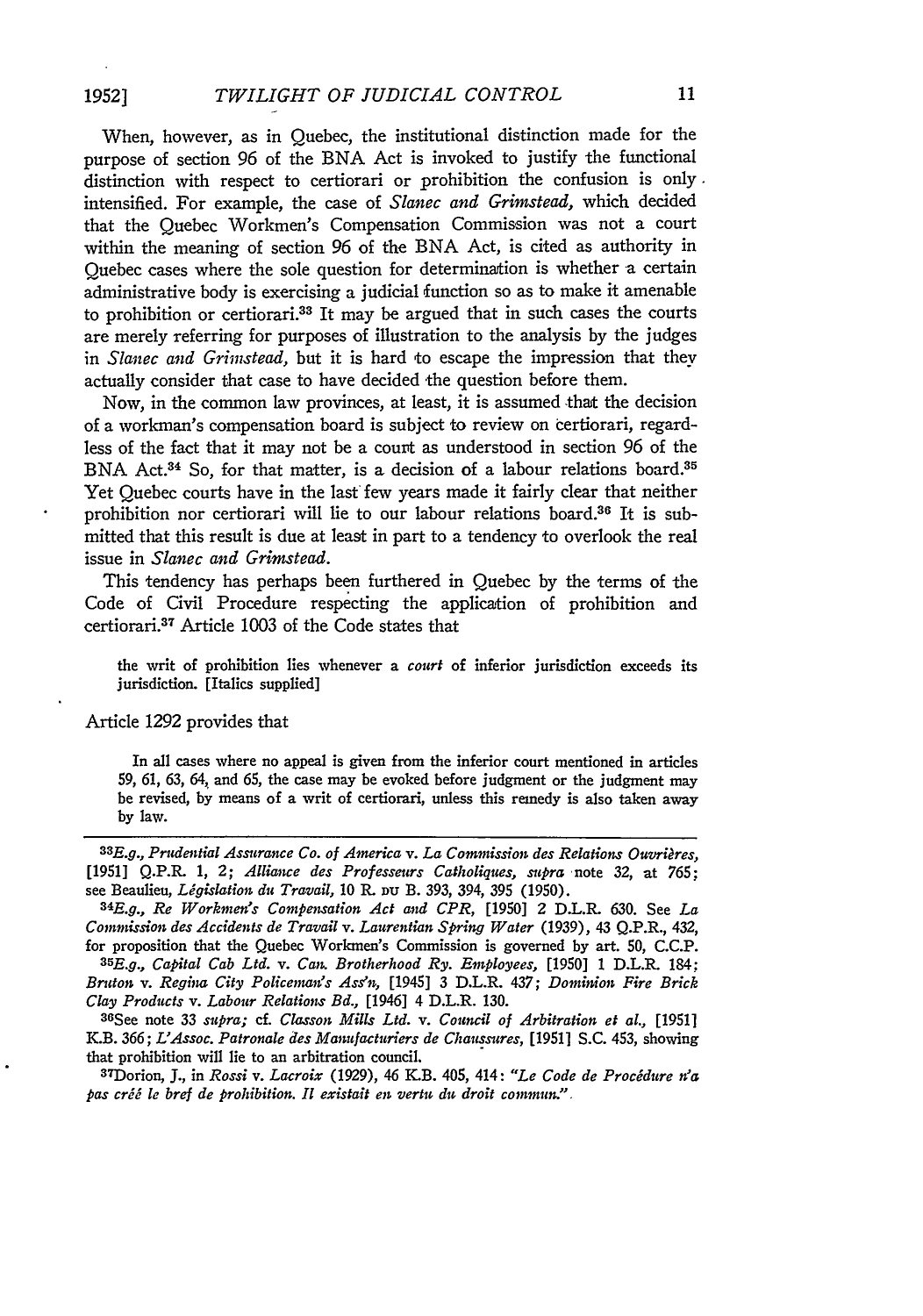In a recent Quebec case it was held that certiorari did not apply to the Labour Relations Board because it was not a *court* within the meaning of article 1292 above.38 No reference was made to another article of the Code of Civil Procedure which reads:

The procedure regulated by this Chapter applies also to *all other cases in which the writ of certiorari will lie,* and against any other inferior court not referred to **by** Article **1292 . .** [Italics supplied] **38a**

This neglected article would seem to confer sufficient authority for the common law application of certiorari to all other tribunals or bodies exercising powers of a judicial nature.

It has been suggested by one writer<sup>39</sup> that there is something paradoxical about the courts declaring that an administrative body is not a court within the meaning of section 96 of the **BNA** Act, but that it is a court for the purpose of certiorari or prohibition, and this may well be the view taken **by** some Quebec judges. But the extended application of these writs **by** the common law jurisprudence is a recognition not only of a practical necessity if there is to be any judicial control, but of the fact that judicial functions may be exercised by institutions other than the courts of law. The choice is between a paradox and a dilemma wherein the writs of certiorari and prohibition could not apply at all to administrative bodies, or where they did apply, such bodies would be constituted in violation of section 96 of the BNA Act.

In any event, the question, so far as Quebec is concerned, is fast becoming academic, because the legislator seems determined that there shall be neither paradox nor dilemna. A recent amendment to the Quebec Labour Relations Act reads as follows:

No writ of quo warranto, of mandamus, of certiorari, of prohibition or injunction may be issued against the Board, or against any of its members, on account of a decision, a procedure or any act whatsoever relating to the exercise of their functions. Article 50 of the Code of Civil Procedure shall not apply to the Board.<sup>40</sup>

The same immunity has been conferred on the recently constituted Provincial Rentals Commission<sup>41</sup> and Montreal Transportation Commission.<sup>42</sup> Such legislative provisions barring recourse to the courts from administrative decisions and purporting to exclude all judicial control whatsoever, even in collateral proceedings, are not new to the law of Quebec. They are to be found in numerous statutes, $43$  even the one governing the legal profession, $44$  and

<sup>&</sup>lt;sup>38</sup>Prudential Assurance Co. v. La Commission des Relations Ouvrières, supra note 39. 38aC.C.P., art. **1307.**

<sup>&</sup>lt;sup>39</sup>Willis, *Section 69*, *British North America Act*, 18 CAN. Bar. Rev. 517, 538 (1940)<br><sup>40</sup> Statutes of Quebec, 1950-51, 14-15 Geo. VI, c. 36, § 1.<br><sup>41</sup> Statutes of Quebec, 1950-51, 14-15 Geo. VI, c. 20, § 17.

**STATUTS OF QUEBEC,** 1950-51, 14-15 GEo. VI, c. 124, § 1.

<sup>43</sup>Notably Alcoholic Liquor Act, R.S.Q., 1941, c. **255,** § 139.

<sup>44</sup>Bar Act, R.S.Q., 1941, c. **262,** § **61.**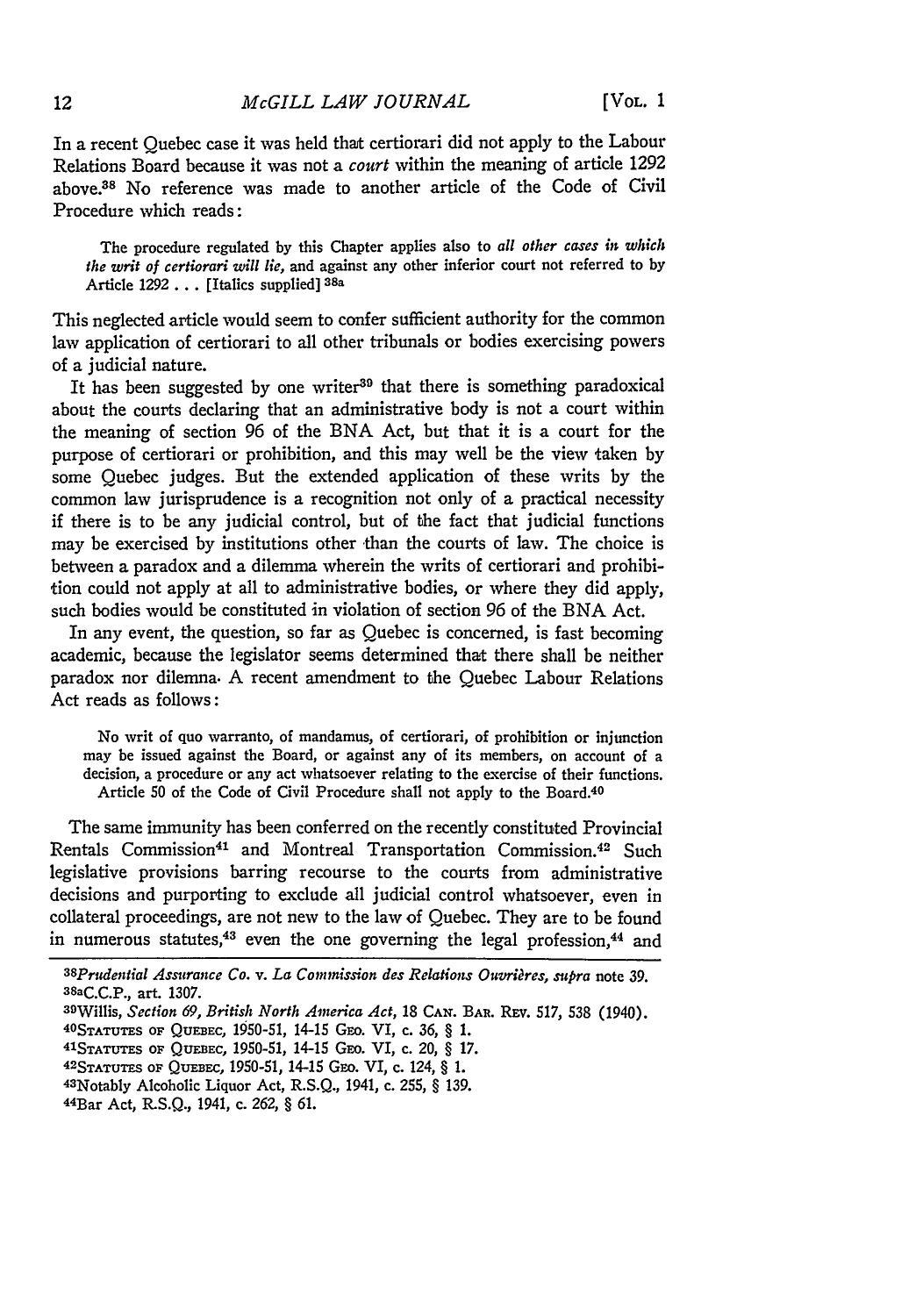the Code of Civil Procedure itself contains such a provision.<sup>45</sup> Nor, of course, are they peculiar to Quebec. Many examples could be cited from the statute law of the other provinces and of England. Such provisions are, in fact, a general feature of modem legislation.

It is the attitude of our courts toward them that makes these provisions of special interest in Quebec. Although the Quebec jurisprudence is not rich in decisions on this point, the few isolated statements which may be found rather indicate that our judges will, in contrast to their common law brethern, give full effect to the terms of administrative finality. In the other provinces, as in England, the general tenor of the jurisprudence has been that no statute will be construed as conferring immunity on administrative authorities for want or excess of jurisdiction, and that the control of the courts over such questions cannot be ousted.<sup>46</sup> At first blush this may appear to be a perfectly reasonable and even self-evident principle if there is to be any limit whatsoever to administrative conduct. But on closer inspection it is seen to be very insecurely grounded in judicial rationalisation.

This fact is amply illustrated by a case comment in the Canadian Bar Review on the recent decision of the Manitoba Court of Appeal in *Re Workmen's Compensation Act and CPR.47* In that case it was held that despite the statutory exclusion of judicial control in the Manitoba Workmen's Compensation Act, the Court was not prevented from reviewing the question of whether an injured person was a "workman" within the meaning of the Act as this point went to the jurisdiction of the Board, and the Court reversed the Board's finding on this fact. The commentator on the case,<sup>48</sup> in expressing his approval of it, says:

The approach of McPherson, C.J.M., enables the courts to maintain control over administrative action despite the presence of a statutory provision for administrative finality of the type of a 'conclusive-evidence' clause. In his view, such a clause means only that the administrative discretion is, so long as the agency concerned keeps within the limits the enabling statute allows, absolute; but the question of vires is still within the judicial competence.

And he cites a number of English cases containing statements to similar effect, notably that of Lord Slesser in *Ex parte Yaffe* that such a clause would valid-

47[1950] 2 D.L.R. 630.

48 Schwartz, **28 CAN.** BaR. **RE V.** 673 (1950).

<sup>45</sup>C.C.P., art. 87a.

*<sup>46</sup>Minister of Health v. The King (ex parte Yaffe),* [1913] **A.C.** 494; *Canadian North- ern Ry. Co. v. Wilson* (1918), 43 D.L.R. 412; *The King v. National Fish Co.* [1931] Ex. **C.I. 75;** *Re McEwen, The Board of Review for Manitoba v. Trust & Loan,* [1941] C.S.R. 452; *Society of the Love of Jesus v. Smart and Nicolls,* [1944] 2 D.L.R. 551; *Bruton v. Regina City Policeman's Ass'n.* [1945] 3 D.L.R. 437; *Don;.* inion Fire Brick and Clay Products and Sask. Labour Relations Board, [1946] 4 D.L.R. 130; *Re Lunenburg Sea Products Ltd., Re Zwicker,* [1947] 3 D.L.R. 195.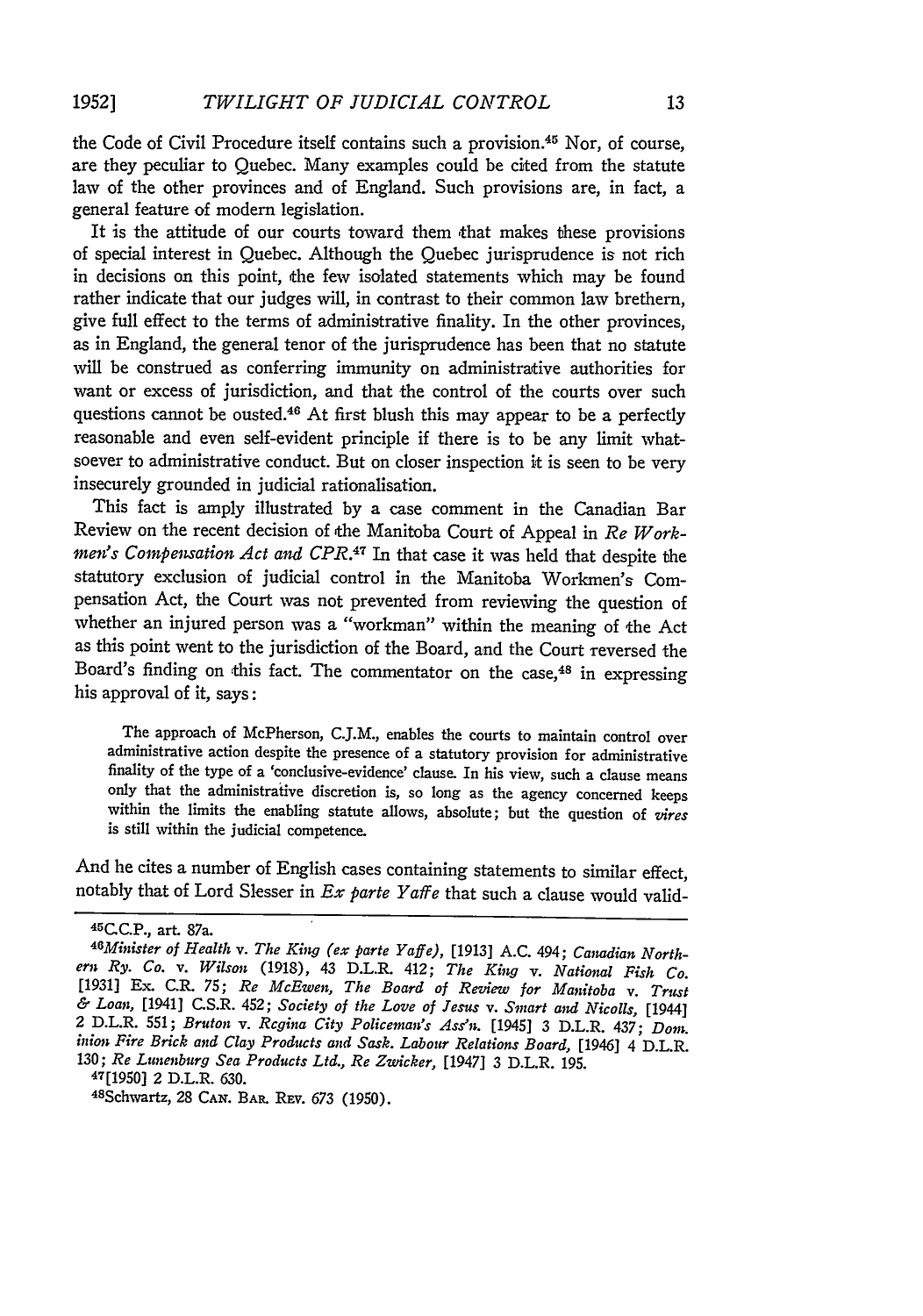ate administrative action that was "legally *intra vires* but administratively imperfect."49

Such statements are, however, no more nor less than an expression of the limits to which a court will interfere with an administrative decision under any circumstances. As pointed out above, even where there is no statutory exclusion of their control, the courts never claim more than the right to review the jurisdiction of an administrative authority, to question the legality, but not the wisdom, correctness or expediency of its decision. It has always been assumed that within the limits of its jurisdiction, in the fullest sense given to that term by the jurisprudence, the decision of the administrative authority is final. To say, therefore, that the terms of statutory exclusion mean nothing more than this, is, in fact, to ignore such terms altogether and to treat them as a vain and repetitious attempt to confer on administrative bodies an authority which the courts have never denied nor even seriously challenged.

Attempts have been made to make some real distinction for the case of statutory exclusion, whereby the grounds upon which the courts may quash an administrative decision are more limited than in ordinary cases where the exercise of their jurisdiction is not prohibited by statute. For example, in the case of *Colonial Bank of Australasia* v. William<sup>50</sup> it was said that these grounds were limited to "manifest defect of jurisdiction in the tribunal" or "manifest fraud in the party procuring [the decision]." But this is admitting the thin edge of the wedge and is hardly less difficult to justify than the unqualfied refusal to recognise statutory exclusion. The expression "administratively imperfect" used by Lord Slesser above might conceivably be understood to refer to procedural irregularity, but if such were the intention of the legislature, it could be quite easily stated without the need for barring all recourse whatsoever to the courts of law.

The truth of the matter is that the real reason or justification for statutory exclusion is not so much that judicial control goes too far in its interference with administrative discretion but that it causes delay and uncertainty in the administrative process. It is not the theory or scope of judicial control which is at fault, but the procedure or means by which it is exercised. This is particularly true for legislation of a temporary and emergency nature. An example of such legislation is the Quebec Rentals Act<sup>51</sup>, which expressly provides that it is to be in force only until April 30th, 1953. If decisions under this Act were exposed to attack in the courts, its usefulness would be greatly impaired, and its operation could be brought to a virtual standstill. With the present congested state of our rolls and the latitude which attorneys are in the habit of extending to one another in the matter of delays, it is more than likely that matters decided under the Act would still be in issue before the Courts after the Act itself had ceased to be in force. This does not mean to

<sup>49[1930] 2</sup> K.B. **98, 170.**

<sup>50(1874)</sup> L.R. 5 P.C. 417, 442.

**<sup>51</sup> STATUThS** OF QumEBc, 1950-51, 14-15 GEo. *VI,* c. 20.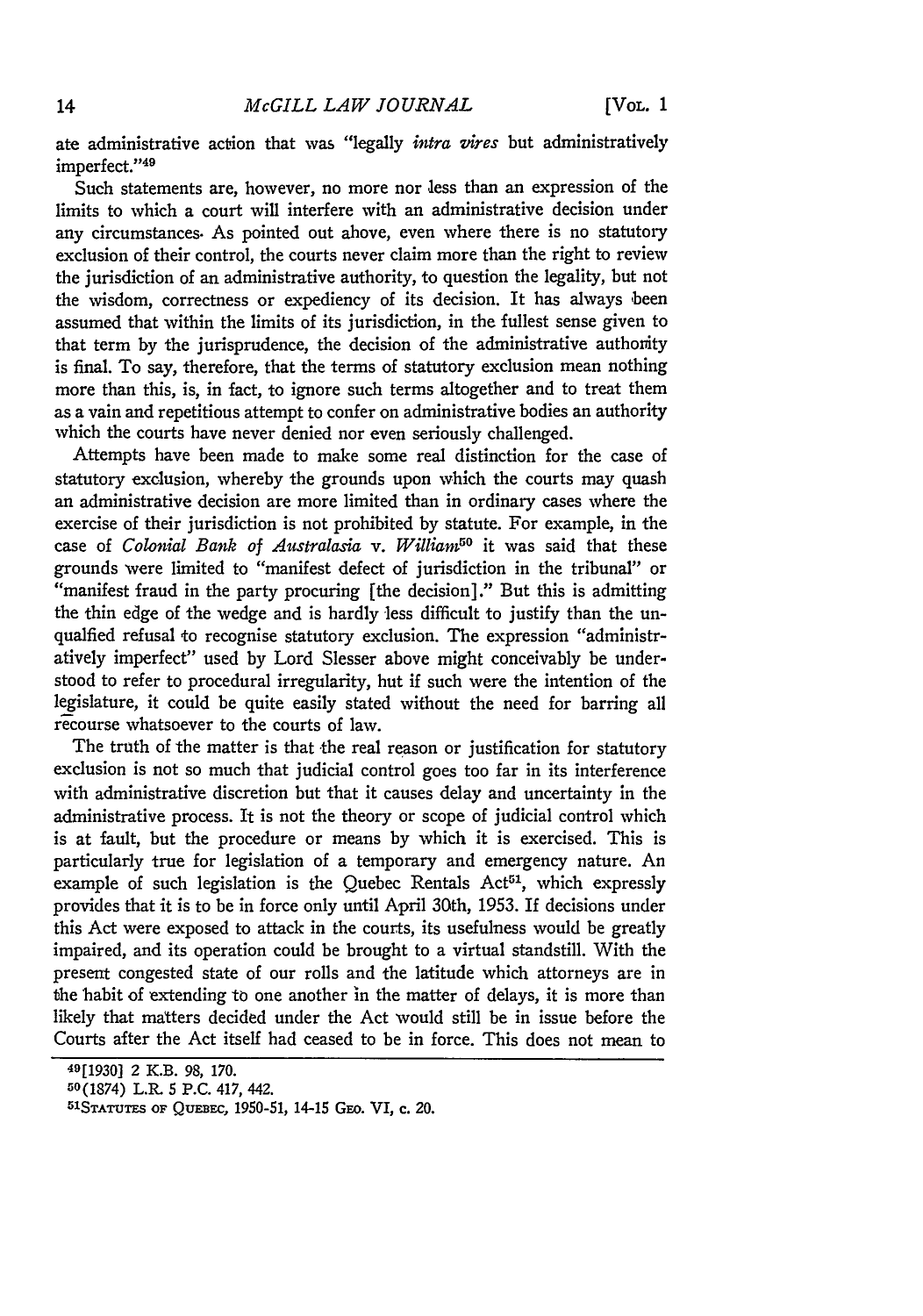say that there should be no judicial control over administrative activity of this kind, but that the control should be of the same swift and expeditious chatacter as the administrative activity iself.

It is therefore apparent that if the Courts are to give effect to the obvious intent of the legislature, statutory provisions for prohibiting judicial control have to be taken seriously, however we may disapprove of them, and the remedy is not to rationalise them away but to attempt to meet the legislator on his own ground by proposals that will remove some, at least, of the more serious objections to the present system. For this reason, the attitude of the Quebec courts towards statutory exclusion, as far as it can be ascertained and predicted from the jurisprudence, seems to be a more realistic one than that of common law jurisdictions and better calculated to force a satisfactory solution of the present problem.

A decision which contrasts the Quebec attitude sharply with that of common law courts is to be found in the recent case of *McFall v. Laflèche*.<sup>52</sup> There Judge Marier of the Superior Court was faced with section 15(2)<sup>53</sup> of the Wartime Prices and Trade Board Regulations (P.C. 8528) on an application for certiorari to set aside a decision of the rentals administrator exempting a lease from the provisions of the Regulations. Although Judge Marier based his refusal of certiorari primarily on the ground that the administrator, in exempting the lease, was exercising an "administrative" and not a "judicial" function subject to review by certiorari, his pronouncement on the effect of section 15(2) above, purporting to exclude judicial control, must be taken to be not merely a loose obiter dictum, but a considered expression of the Quebec position on the question.

Said Judge Marier

The Court of Appeal in the case of *Brown and Brock* expressed the opinion that section **15** of Order in Council **P.C. 8528** would not be a bar to these proceedings **if** the Order of the Deputy Administrator is a judicial one, and 'the plaintiff's attorney has cited many judgments tendered **by** our Courts 'tb The same effect, when there is want or excess of jurisdiction or if the decision entails grave injustice amounting to fraud, but a more recent jurisprudence seems to the effect that when the proper authority has **by** special law taken away the recourse to certiorari or injunction, etc., effect must be given to that special law.<sup>54</sup>

In point of fact, it was the judgment appealed from *In te Brown and Brock* and not the Court of Appeal which held that this section was not a bar to

<sup>52[1951]</sup> Q.P.R. **378.**

<sup>53</sup> "No proceedings **by** 'vay of injunction, mandatory order, mandamus, prohibition, certiorari or otherwise shall be instituted against any member of the Board, Administrator or other person for or in respect of any act or omission of himself or any other person in the exercise or purported exercise of any power, discretion or authority or in the performance or purported performance of any duty conferred Or imposed **by** or under these regulations or any regulations for which these regulations are substituted or otherwise conferred or imposed **by** the Governor in Council."

<sup>54[1951]</sup> **Q.P.R.** at **383.**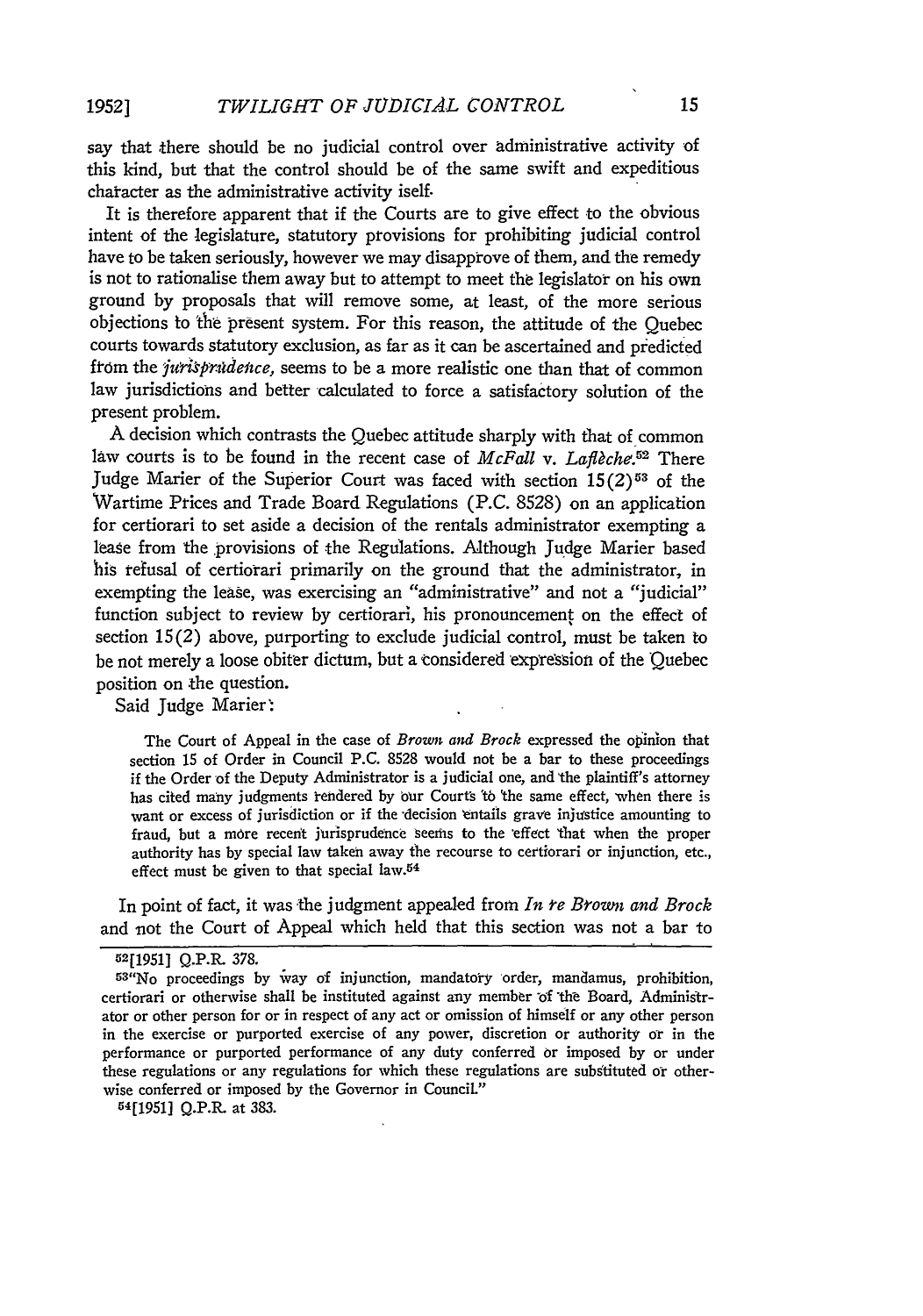judicial control. Robertson, **C.J.O.,** speaking for the Court of Appeal, said:

Let me say at the outset that we are not to be taken as acquiescing in the view  $$ if any such view is expressed in the judgment appealed from  $-$  that the privative clause in the Order in Council is of no effect. We express no opinion one way or another upon that. It has not been argued **...** and we do not think it necessary to determine the matter in disposing of this appeal. Therefore, we are not to be taken as having dealt with it.

But the same section of the Wartime Prices and Trade Board Regulations was considered by the Supreme Court of British Columbia in *Society of the Love of Jesus v. Smart and Nicolls,55* and the Court held, on a rather narrow construction of its terms, that it did not take away the right to interfere where the authority had exceeded its jurisdiction.

The recent jurisprudence to which Judge Marier referred in the *McFall* case consisted of the decisions in *Dubé* v. Lemonde<sup>56</sup> and *Daigneault* v. *Meunier.57* The first of these cases concerned the effect of section 149 of the Canada Temperance Act on an application for certiorari from a conviction under that Act. Judge Stein, basing himself for the most part on the decision of the Privy Council in *Rex v. National Bell Liquors Ltd.,8* held that the section was an effective bar to recourse by certiorari. Certain of his general remarks bear quotation as illustrating the matter of fact attitude of Quebec judges to such provisions. For example:

*Puisque l'ot veut procider sous l'empire de l'art. 1292 de notre code de procidure,* et puisque cet article suppose qu'il peut exister une loi qui refuserait le recours au *bref de certiorari, il me semble qu'il n'y a pas lieu de s'itonner qu'un juge donne effet a une telle loi, quand on lui prisente une procidure prise sous son empire.69*

And again:

*De plus, remarquons que la plupart des jugements qui ont décidé en faveur de l'octroi du bref, malgri une prohibition ligale, sont des jugements rendus par des* tribunaux étrangers à cette province, dans le cas où le bref de certiorari avait été *6mis sous l'empire du Code Criminel, articles 1120 a 1132, articles qui ne contiennent pas cette restriction de notre article 1292 C.P.6o*

It is to be remarked that in this case Judge Stein was concerned with the statutory remedy of certiorari provided for **by** article **1292** of the Code of Civil Procedure and confined in its application by the terms of the Code to "courts" in the strict sense of the word. Specific reference is not made to article 1307 of the Code which, as stated above, may be considered to re-

16

<sup>65[1944] 2</sup> D.L.R. 551. 56(1929), 32 Q.P.R. 151. 57[1946] S.C. 437, 439. 58[1922] 2 A.C. 128. 59(1929), 32 Q.P.R. at 154 60Id. at 155.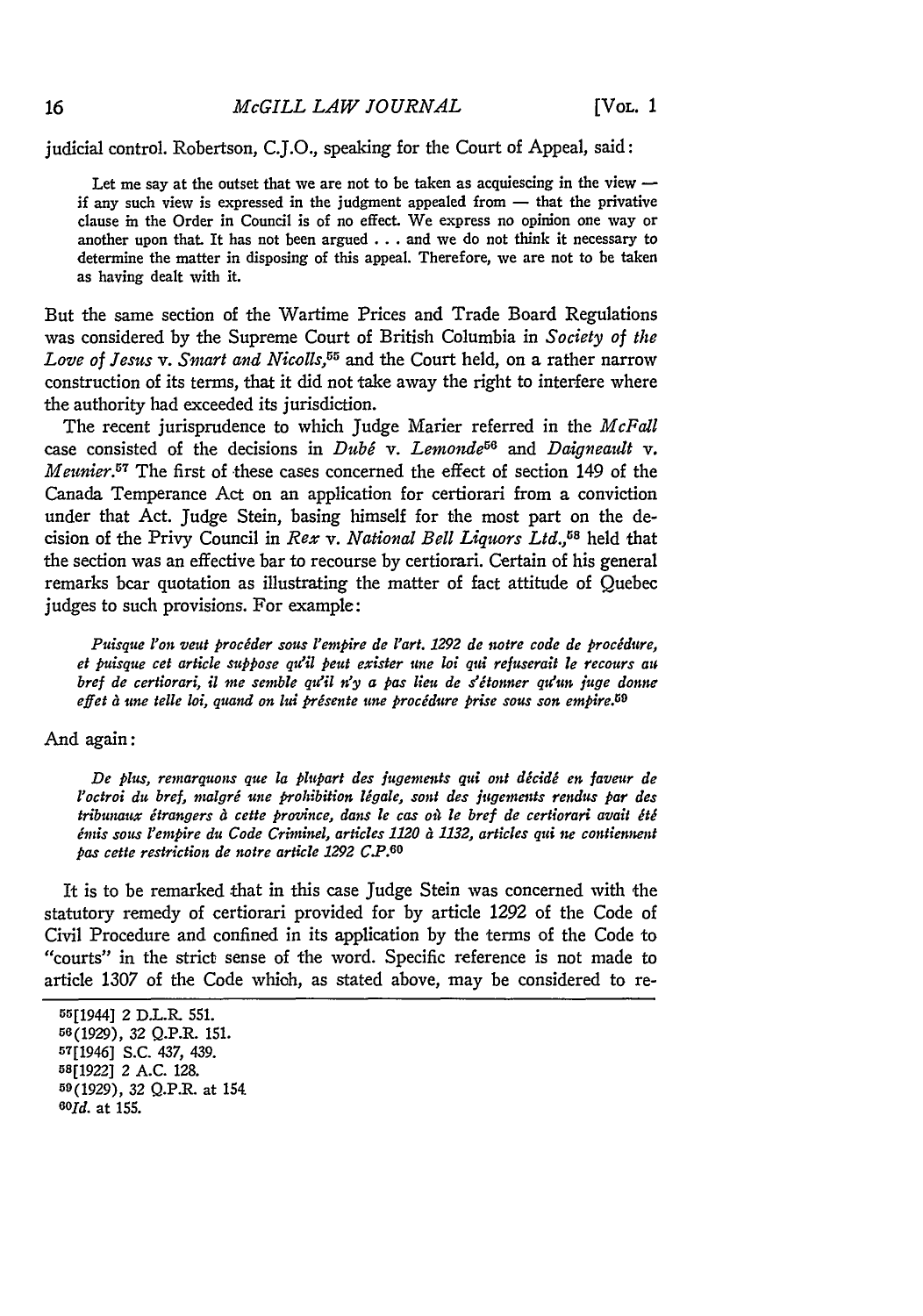cognise the common law remedy, but allusion is indirectly made to it in the following statement:

Les nombreux jugements qui veulent que ce recours existe malgré une telle prohi*bition, lorsqu'il y a eu, de la part de la Cour infirieure, excs de juridiction, soutnettent qu'il s'agit* la *dun bref de prerogative, d'un recours qui est toujours ouvert un sujet britannique, quand it est lisi par suite du difaut de juridiction dune Cour infirieure.6 '*

**To** this extent, therefore, the case of *Dubg v. Lemonde* is not directly applicable in *McFall v. Laflche.* Moreover, the application given to the decision in *Rex v. National Bell Liquors Ltd.* is itself not free from objection, but it is not intended here to enter upon that particular criticism, because the problem with which we are concerned is larger than judicial misunderstanding.

The case of *Daigneault v. Meunier,* cited by Judge Marier, might appear to be even less solid authority for his statement. In an action in the Superior Court to evict him pursuant to a decision of the rentals administrator exempting his lease from the application of the Wartime Regulations, the defendant pleaded that the administrator's decision was illegal as having been based on false declarations. The ordinance governing the case provided that the administrator's decision should be final and conclusive. With reference to this provision Judge Lazure of the Superior Court said:

*Considirant que la loi diclare que la dicision de l'adntinistrateur est finale et concluante, quil n'y avait pas lieu d'admettre ladite preuve des pritendues diclarations fausses faites a l'adninistrateur par le demandeur et qu'en droit cette Cour n'a pas te droit de reviser ladite dicision.62*

Again, this is nothing more nor less than a statement of the limits of judicial control in any case, whether there be terms of administrative finality in the governing statute or not. It has never been the function of a Superior Court to weigh the evidence before an administrative authority, though it might be said with some justice that this particular case points up one of the objectionable features of the present informality of most administrative proceedings.

However one may succeed in weakening the force of Judge Marier's remarks in the *McFall* case by an analysis of the authority which he invokes, it is difficult to escape the conviction that his view is bound in the long run to prevail. Breachs have already been made in the common law bulwark, 63 and the Quebec jurisprudence itself is nat without other pronouncements to

**<sup>61(1929),</sup>** *32* Q.P.R. at **155.**

<sup>62[1946]</sup> S.C. 437, 439.

*<sup>03</sup>E.g., Rex v. Ludlow, ex parte Bainsley Corp.,* [1947] 1 All. E.R. **880;** see also *Ex parte Rhger* (1909), **25** L.T. 718; *Institute of Patent Agents v. Lockwood* [1894] A. C. 347, 369; see Editorial Note to *Re Lunenburg Sea Products Ltd., Re Zwicker,* .[19471 3 D.L.R. 195.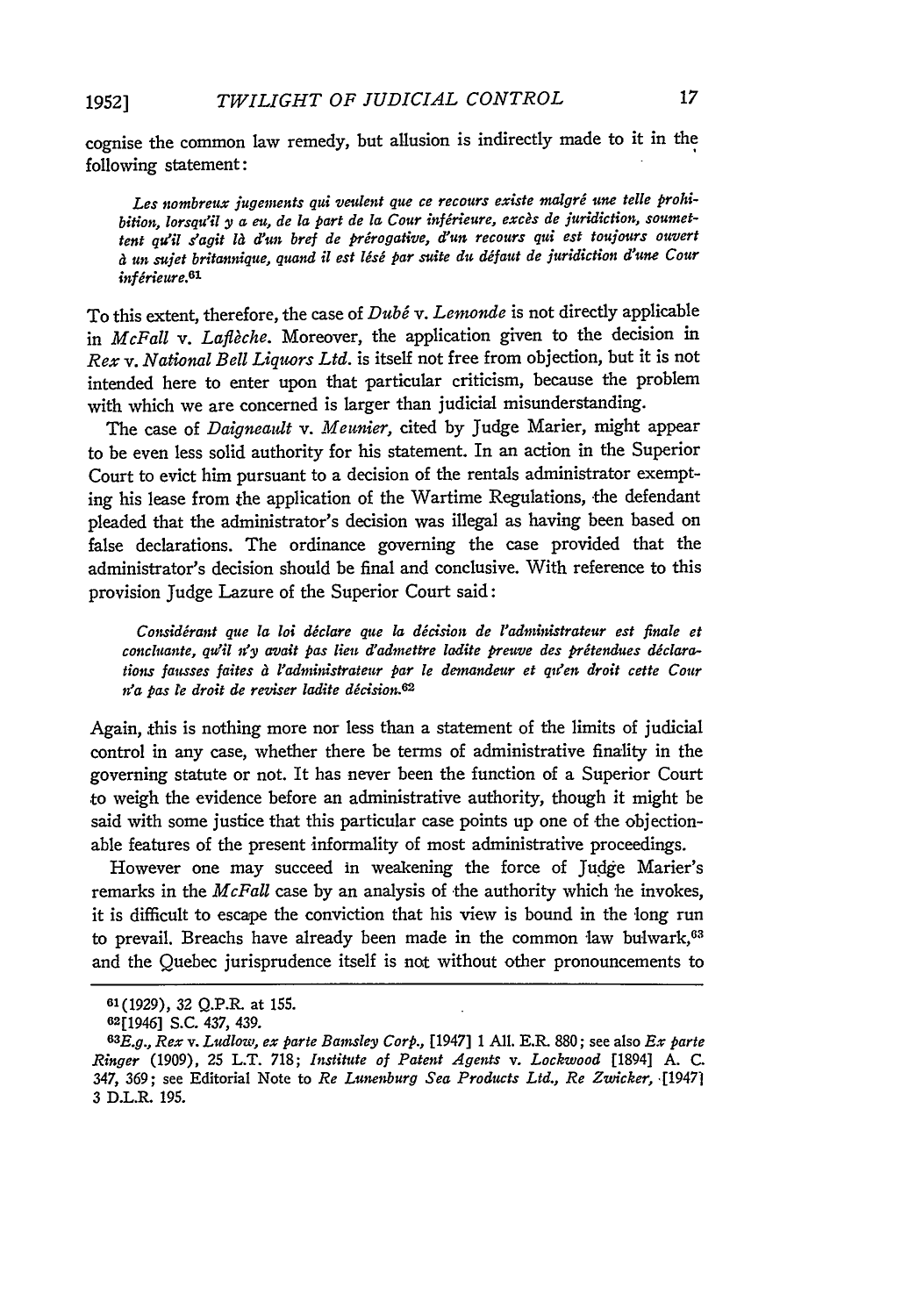the same effect. 64 It is submitted, therefore, that because of both the uncertain and narrow application being given to the prerogative writs and the effect which the Quebec courts may be expected to give to the statutory exclusion of judicial control, it is time to consider some procedural reform of the present system.

The effect which an unquestioned right of access to the courts may have on their attitude and the effectiveness of their control<sup>65</sup> is to be seen in the recent judgment of the Quebec Court of Appeal in *Giroux v. Maheux.06* This case bears very favourable comparison with the decision of the same court in *Commission de Relations Ouvriares de* la *Province de Qu6bec v. Alliance des Professeur Catholiques de Montréal*,<sup>67</sup> where the thought and energies of the court were largely occupied with the question of whether a writ of prohibition would lie, and only subsidiarily with the grounds of complaint. In the *Giroux* case the Court was sitting on an appeal from a decision of the Provincial Transportation and Communication Board granting a transportation monopoly for a certain district to one of the parties. Maheux had applied to the Board for the right to operate a bus service between Ste. Thérèse and Québec and had served his petition on Giroux because the latter was at the time operating an exclusive service between Laval and Québec, including Ste. Thérèse en route. After hearing the parties in accordance with its rules of procedure, the Board granted a permit to Maheux to operate a service between Ste. Thérèse and Quebec, thus removing the monopoly character of Giroux's right. But after publishing this decision and without hearing the parties again, the Board revised its decision, annulled in part the permit of Giroux and granted to Maheux the exclusive right to operate the service in question. As expressly permitted by the Act, Giroux appealed to the Court of Queen's Bench on the ground that the Board bad exceeded its jurisdiction in revising its decision in this way.

66[1947] K.B. 163.

67See notes 32, 33 and *64, supra.*

<sup>&</sup>quot;As to art. 87a, **C.C.P.,** see *\$ohnson Woolen Mills Ltd. v. Southern Canada Power Co. and Sec. of Province,* [1945] KB. 134, 137; *Man. de Chaussures v. Dependable Slipper & Shoe Mfg.,* Superior Ct. Quebec, Aug. 30, 1947, No. 52461, judgment **of** Boulanger, **J.** (unreported) ; *Alliance des Professeurs Catholiques, supra* note **32,** at **768,** *769.* **Cf.** *L'Assoc. Patronale des Manufacturiers de Chaussures v. De Blois,* [1951] S.C. 453, *per* Savard, J., at 456: "Il est possible que c'était l'intention du législa*teurs d'abolir absolument le bref de prohibition dans tous les cas oil* **la** *commission des* relations ouvrières et les conseils d'arbitrage étaient intéressés. Seulement, la rédaction de *la loi ne va pas jusque-la,* **il** *s'agit d'une* **loi** *d'exception qui doit Rtre interpr~tee* **fr&s** strictement parce qu'elle enlève un droit que confère la loi générale"; see also Langlais v. *S.R.B. (1932), 62* K.B. *282,* 287-291, 294. *<sup>65</sup>*

*E.g.,* Bergman, J.A., in *Poizer v. Ward,* [1947] 4 D.L.R. 316, **323:** "In the Wrights' Ropes case the Judicial Committee was dealing with the scope of the right of appeal given by the Income Tax against the decision of the Minister  $\ldots$  and it exercised its right of review under a statutory right of appeal. That decision has no application to a case where, as here, relief is sought by way of ma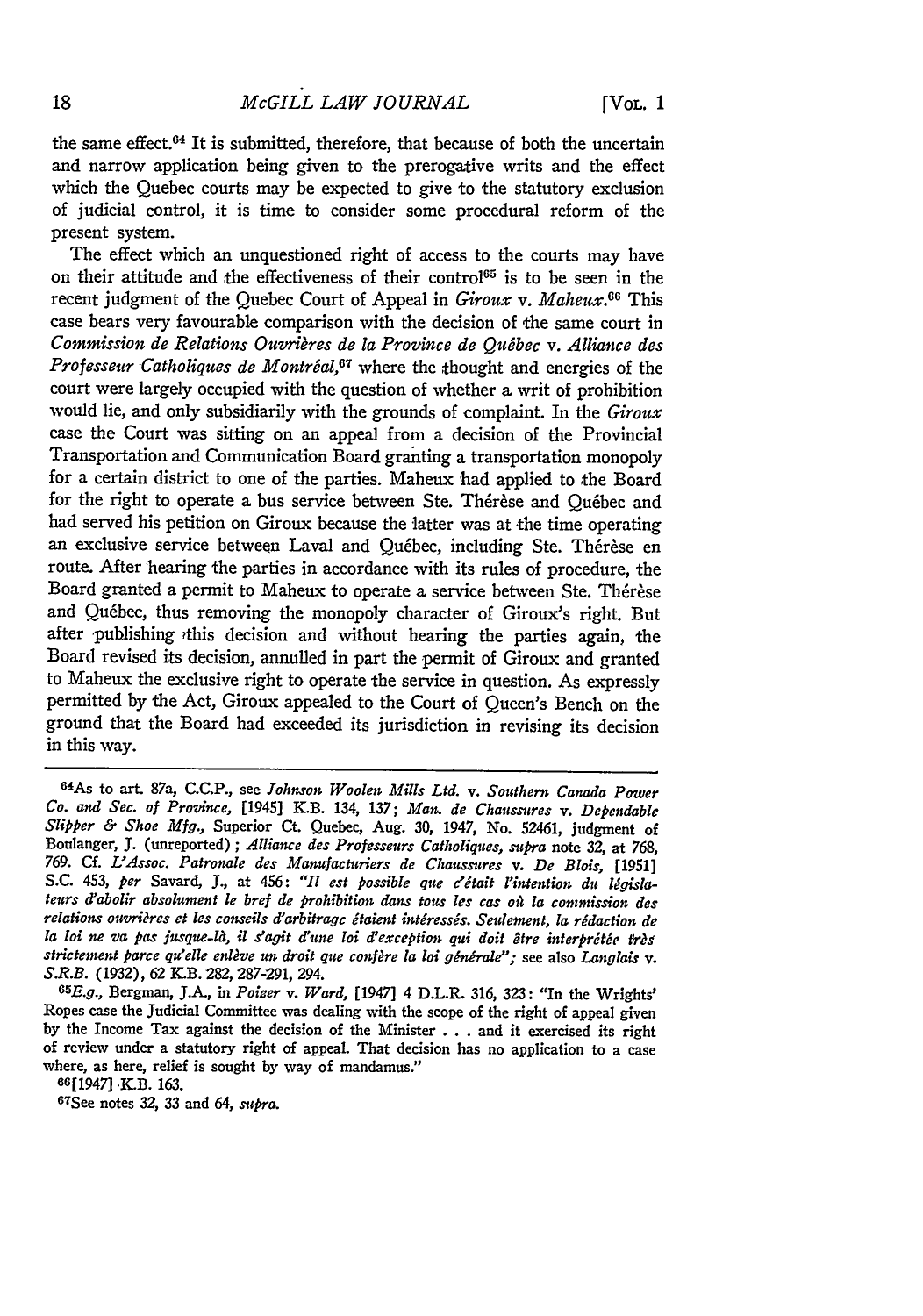**1952]**

The case is of interest from several points of view. One is the jurisdiction given by statute to the Court of Appeal to review the decision of the Board on questions of jurisdiction and law. The second is the character of the procedure adopted by the Board. The law provides that the Board and its members shall have the powers of a judge of the Superior Court and authorises them to make rules of practice to govern their proceedings. The procedure laid down by these rules of practice is avowedly modelled on that of a Superior Court, though necessarily more expeditious. Every reasonable safeguard is provided for thoroughly judicial proceedings. If these rules of practice were more generally imitated by administrative tribunals there might be less need for control by the courts of law.

The Court of Appeal held, three to two, that the decision of the Board should be quashed. Even among the majority there was some divergence **of** opinion, and discussion turned very largely on the terms of the statute and rules of practice governing the Board. Pratte, J., held that the decision of the Board constituted a violation of the *audi alteram parten* principle expressly guaranteed by its own rules of practice, though he did not recognise in the Board the judicial character which judges Galipeault and Marchand acknowledged. These judges, while making mention of the same irregularity, declared also that the Board's. decision was *ultra petita* as there had never been any question before it of granting a monopoly to Maheux. The dissenting judges held in substance that the Board was exercising an administrative function and was free to revise or correct its decision as it did. It is discouraging that even this case should not have been free of that abstract discussion of the terms "administrative" and "judicial" which has been the curse of the whole subject to date, and which seems by its intellectual glitter to constitute an irresistible attraction for lawyers and judges.

The discussion on this point was, however, not the essential basis of the decision, nor even the important element that it was in the case of *Alliance des Professeurs Catholiques* above. The latter case illustrates as forcefully as anything the critical state of judicial control in this province. The syndicate of Catholic School teachers appealed by way of prohibition from the revocation of their certificate without a hearing by the Labour Relations Board. Two of the judges declared that the Board was not exercising a judicial function subject to control by prohibition. Two of them confined themselves to stating that prohibition was not in any event the proper remedy as there remained nothing to prohibit. The fifth did not pronounce on either question but found that the failure to hear the syndicate did not, in view of the silence of the law on this question, constitute an excess of jurisdiction. His opinion on this point was shared by two of the other judges.

Without passing criticism on these reasons for judgment, it is respectfully submitted that, viewed in its entirety, this case reflects the disquieting uncertainty of the present state of the law in Quebec. It is not the purpose of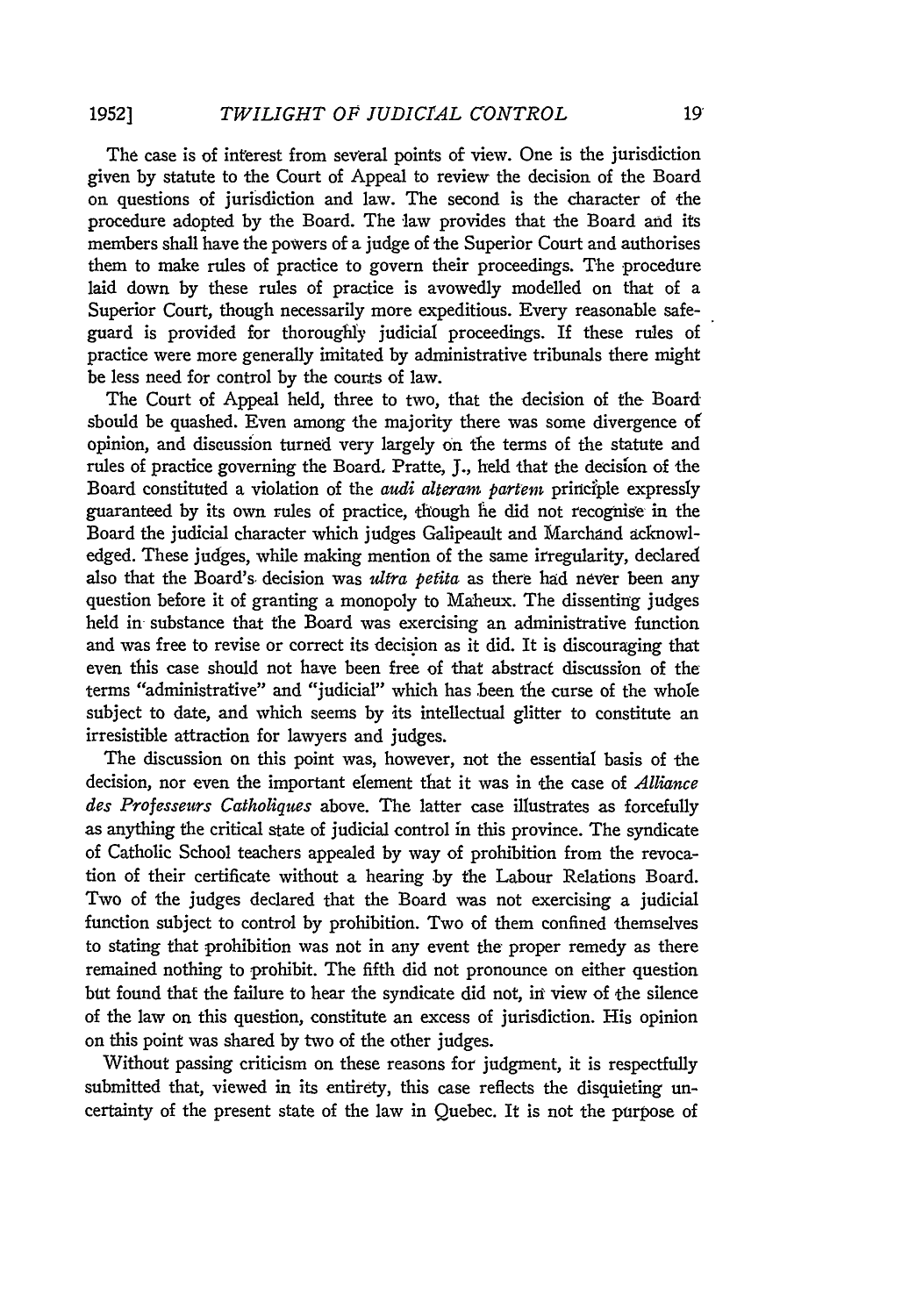this article to emphasise this uncertainty, in so far as it affects the scope or theory of judicial control, though in this respect attention might be drawn to the position adopted in this case on the requirement of a fair hearing. It is enough for now to underline what appears to be the principal issue, namely the right of access to the courts, and to make some modest suggestion of reform in this regard.

#### **A SUGGESTED REmEDY**

Assuming always that the need for judicial control of some kind is generally acknowledged, it would seem apparent that the jurisdiction of the courts should not be left in doubt. It is therefore suggested that the Committee for Revision of the Code of Civil Procedure propose the inclusion in the Code of a new section to govern appeals from administrative decisions. A direct appeal on questions of law or jurisdiction, similar to that exercised in the case of *Giroux v. Maheux,* might be given to the Superior Court from all administrative decisions affecting the rights or obligations of individuals. The delay for such appeal should be fairly short, say, ten days, and it might even be by leave to be granted by a judge of the Court of Queen's Bench. Such leave could be sought on a simple notice outlining the grounds for appeal. The administrative body concerned would have a certain delay to file the decision appealed from, the reasons for it and all supporting documents. This requirement that the administrative authority be forced to give the reasons for its decision is most important if there is to be any effective judicial control. The delays should be *de rigueur* and the appeal dismissed or the administrative decision quashed by a judge of the Court of Queen's Bench upon failure of either party to comply with them.

Should leave to appeal be granted, the notice or application, together with the administrative decision and reasons for it and all documents or affidavits in support thereof, would be sent down to the Superior Court to be heard summarily by three judges out of a number to be appointed especially for this purpose, and on a date to be fixed by the registrar of a special division of the Court established to look after such appeals. The decision of these judges should be final. It should be left to their discretion to order any proof which they deem necessary and to adjourn the case for this purpose, but as a general rule, the appeals should be conducted in the form of a stated case. Serious consideration should be given to the advisability of codifying in fairly specific form the grounds for such appeal. There should be established for such appeals a special tariff, designed to discourage frivolous proceedings, but at the same time to make recourse available to the citizens generally.

Such a reform might necessitate some changes in the Courts of Justice Act and other statutes, but the Code could grant such appeal "notwithstanding any other provision of law" so as to avoid the need for amendment to special laws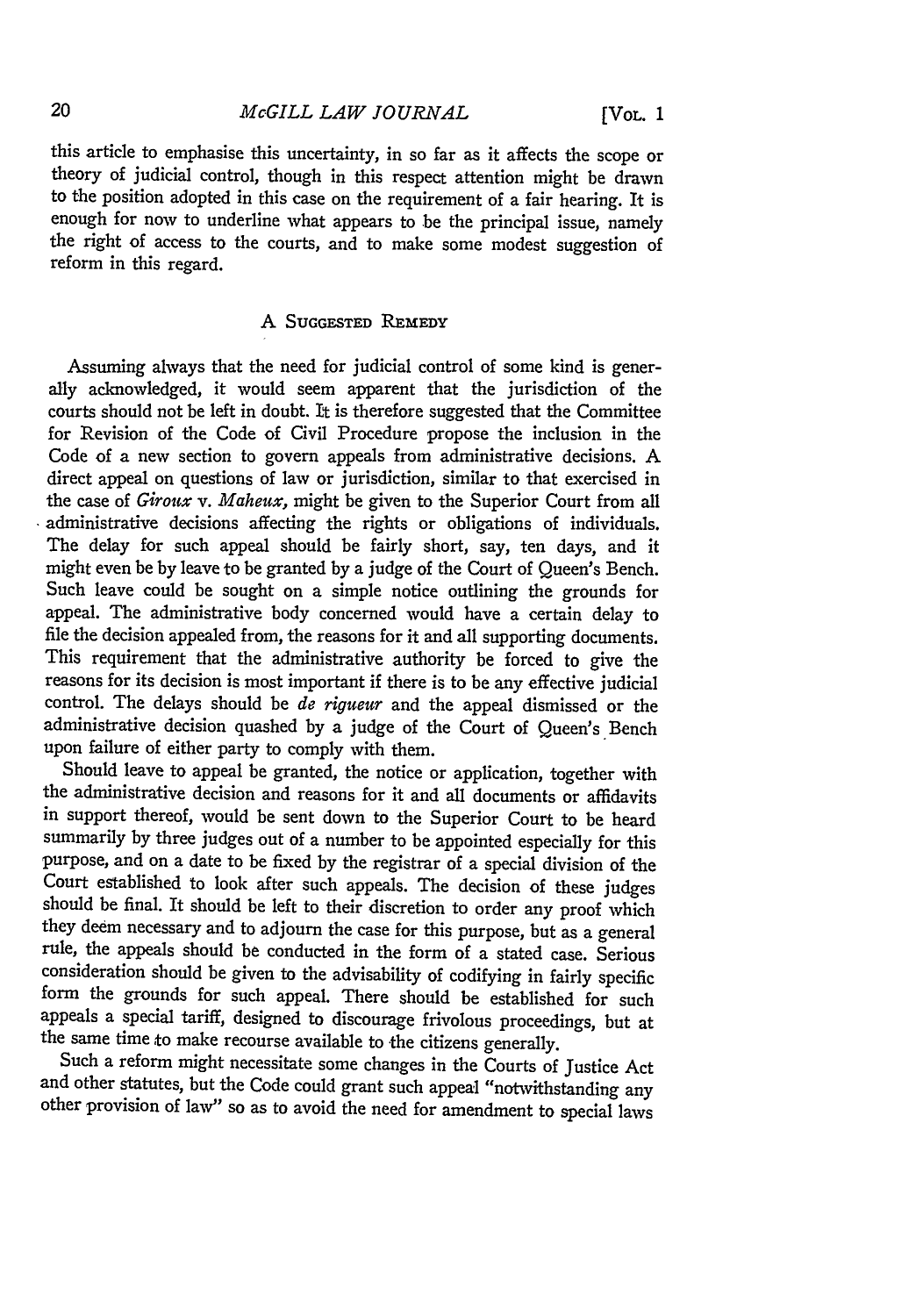presently prohibiting recourse by the prerogative writs and otherwise. The prerogative writs would remain in force, where they had not been expressly taken away, and continue to serve a useful purpose in the control of inferior courts of law.

No doubt the above proposal is open to some objections, and perhaps even to fatal ones, but it is offered only as a point of departure for discussion, in the hope that such discussion may place the problem in the kind of focus that will force the Legislature and other responsible powers to consider the real issue of our time; whether there are to be adequate safeguards for 'the citizen in an age in which the public law spreads like a relentless lava over the area of private legal relations.<sup>68</sup>

68Since the above article went to press, the Quebec Superior Court has made two very interesting pronouncements on the scope and effect of the recent provision, quoted at page 12, purporting to confer immunity from judicial control on the Quebec Labour Relations Board and Rentals Commission.

In the first of these decisions, *Canadian Copper Refiners Limited v. Labour Relations Board of the Province of Quebec and Oil Workers In'l Union,* Superior Ct. Quebec, June 21, 1952, No. 65148, judgment of Mr. Justice Choquette (as yet unreported) the issue, on inscription-in-law, was the right to bring a direct action to quash the certification of a minority union. The Board invoked § 41a of the Labour Relations Act which is reproduced at page 12 of the foregoing article, but the Court held that the words "Article 50 of the Code of Civil Procedure shall not apply to the Board" had not taken away the jurisdiction of the Superior Court in virtue of § 36 of the Conrts of Justice Act (1941 R.S.Q. c. 15) This section sets forth, in terms almost identical to those of art. 50 of the Code of Civil Procedure, the general superintending and controlling power of the Superior Court, making express reference to the statute, 12 Vic. c. 38, which transferred that jurisdiction to the Superior Court from the Court of Queen's Bench. Historically and juridically, this is undoubtedly the true authority for the Superior Court's jurisdiction over inferior courts and other bodies, though in exercising that jurisdiction, judges have generally made reference only to art. 50 of the Code of Civil Procedure, which stipulates the jurisdiction of the civil courts as well as the procedure to be adopted before them. Mr. Justice Choquette observes that art. 50 was merely the reproduction in the Code of Civil Procedure of 1897 of the first paragraph of § 2329 of the Revised Statutes of 1888, now § **36** of the Courts of Justice Act. This judgment, therefore, impliedly recognises that the recent provincial legislation has, within its limits, achieved its intended purpose **(" . . .** the legislature could suppress totally article 50 of the Code of Civil Procedure without ipso facto touching in bearing article 36 of the Courts of Justice Act") but it is perhaps hasty to conclude that the effect of this judgment is merely to postpone the ultimate triumph of the Legislature, for the court adds: "It cannot accept that being ruled by a public system of law, the principles of which go back to the same source as that of the other provinces, the citizens of the province of Quebec should be less protected by those principles in their rights and liberty than the other citizens of Canada are. So with all due respect to the contrary opinion, this Court does not feel inclined by reason of that § 41a of the Labour Relations Act, to abdicate a power so essential for the safeguard of the right of the individuals, as that which has been conferred upon the Court by the law which has given the Court its existence and constitution."

In addition to the foregoing, this judgment is interesting for the fact that it recognises the recourse by direct action against the decisions of an administrative tribunal, though